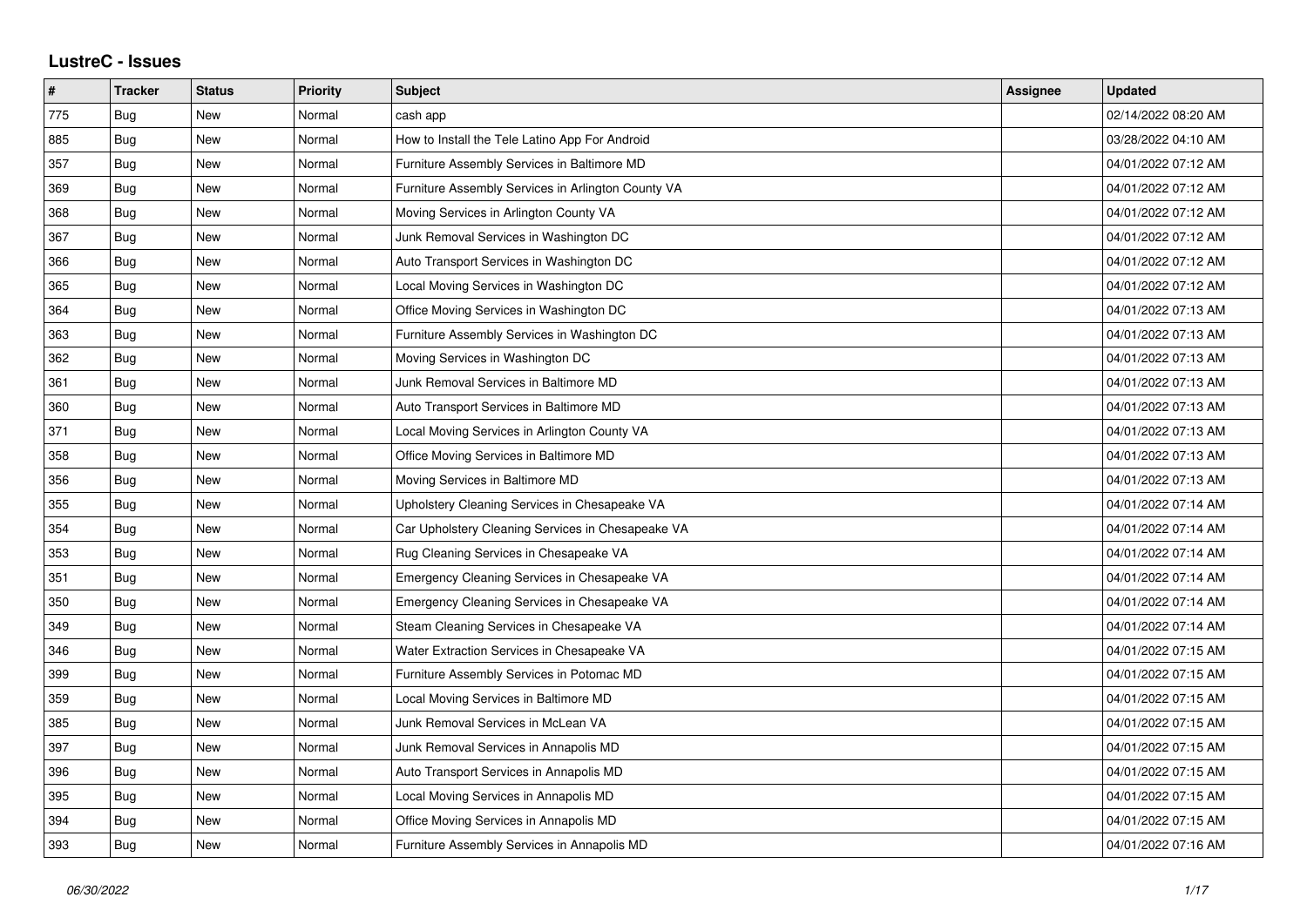| $\sharp$ | <b>Tracker</b> | <b>Status</b> | <b>Priority</b> | <b>Subject</b>                                     | <b>Assignee</b> | <b>Updated</b>      |
|----------|----------------|---------------|-----------------|----------------------------------------------------|-----------------|---------------------|
| 392      | Bug            | New           | Normal          | Moving Services in Annapolis MD                    |                 | 04/01/2022 07:16 AM |
| 391      | <b>Bug</b>     | New           | Normal          | Junk Removal Services in Sterling VA               |                 | 04/01/2022 07:16 AM |
| 390      | Bug            | New           | Normal          | Auto Transport Services in Sterling VA             |                 | 04/01/2022 07:16 AM |
| 389      | Bug            | <b>New</b>    | Normal          | Local Moving Services in Sterling VA               |                 | 04/01/2022 07:16 AM |
| 388      | Bug            | <b>New</b>    | Normal          | Office Moving Services in Sterling VA              |                 | 04/01/2022 07:16 AM |
| 370      | <b>Bug</b>     | <b>New</b>    | Normal          | Office Moving Services in Arlington County VA      |                 | 04/01/2022 07:16 AM |
| 386      | <b>Bug</b>     | New           | Normal          | Moving Services in Sterling VA                     |                 | 04/01/2022 07:16 AM |
| 343      | <b>Bug</b>     | New           | Normal          | Mattress Cleaning Services in Chesapeake VA        |                 | 04/01/2022 07:16 AM |
| 384      | Bug            | New           | Normal          | Auto Transport Services in McLean VA               |                 | 04/01/2022 07:17 AM |
| 383      | Bug            | <b>New</b>    | Normal          | Local Moving Services in McLean VA                 |                 | 04/01/2022 07:17 AM |
| 382      | Bug            | New           | Normal          | Office Moving Services in McLean VA                |                 | 04/01/2022 07:17 AM |
| 381      | Bug            | New           | Normal          | Furniture Assembly Services in McLean VA           |                 | 04/01/2022 07:17 AM |
| 379      | <b>Bug</b>     | <b>New</b>    | Normal          | Junk Removal Services in Fairfax VA                |                 | 04/01/2022 07:17 AM |
| 378      | <b>Bug</b>     | New           | Normal          | Auto Transport Services in Fairfax VA              |                 | 04/01/2022 07:17 AM |
| 377      | <b>Bug</b>     | <b>New</b>    | Normal          | Local Moving Services in Fairfax VA                |                 | 04/01/2022 07:17 AM |
| 376      | <b>Bug</b>     | New           | Normal          | Office Moving Services in Fairfax VA               |                 | 04/01/2022 07:17 AM |
| 375      | Bug            | <b>New</b>    | Normal          | Furniture Assembly Services in Fairfax VA          |                 | 04/01/2022 07:18 AM |
| 374      | <b>Bug</b>     | <b>New</b>    | Normal          | Moving Services in Fairfax VA                      |                 | 04/01/2022 07:18 AM |
| 373      | Bug            | New           | Normal          | Junk Removal Services in Arlington County VA       |                 | 04/01/2022 07:18 AM |
| 387      | <b>Bug</b>     | New           | Normal          | Furniture Assembly Services in Sterling VA         |                 | 04/01/2022 07:18 AM |
| 301      | Bug            | New           | Normal          | Vehicle Electronics Services in Norcross GA        |                 | 04/01/2022 07:18 AM |
| 311      | Bug            | New           | Normal          | Odor Removal Services in Virginia Beach VA         |                 | 04/01/2022 07:19 AM |
| 309      | <b>Bug</b>     | <b>New</b>    | Normal          | Stain Removal Services in Virginia Beach VA        |                 | 04/01/2022 07:19 AM |
| 308      | Bug            | New           | Normal          | Carpet Repairing Services in Virginia Beach VA     |                 | 04/01/2022 07:19 AM |
| 307      | Bug            | New           | Normal          | Carpet Cleaning Services in Virginia Beach VA      |                 | 04/01/2022 07:19 AM |
| 306      | Bug            | <b>New</b>    | Normal          | Window Tinting Services in Norcross GA             |                 | 04/01/2022 07:19 AM |
| 305      | Bug            | New           | Normal          | Headliner Repair Services in Norcross GA           |                 | 04/01/2022 07:19 AM |
| 304      | <b>Bug</b>     | New           | Normal          | Keyless Entry Services in Norcross GA              |                 | 04/01/2022 07:19 AM |
| 299      | Bug            | New           | Normal          | Brake Caliper Painting Services in Norcross GA     |                 | 04/01/2022 07:20 AM |
| 298      | Bug            | New           | Normal          | Car Stereo Installation Services in Norcross GA    |                 | 04/01/2022 07:20 AM |
| 297      | <b>Bug</b>     | New           | Normal          | Auto Lighting Installation Services in Norcross GA |                 | 04/01/2022 07:21 AM |
| 296      | Bug            | New           | Normal          | Window Tinting Services in Jonesboro GA            |                 | 04/01/2022 07:21 AM |
| 295      | Bug            | New           | Normal          | Headliner Repair Services in Jonesboro GA          |                 | 04/01/2022 07:21 AM |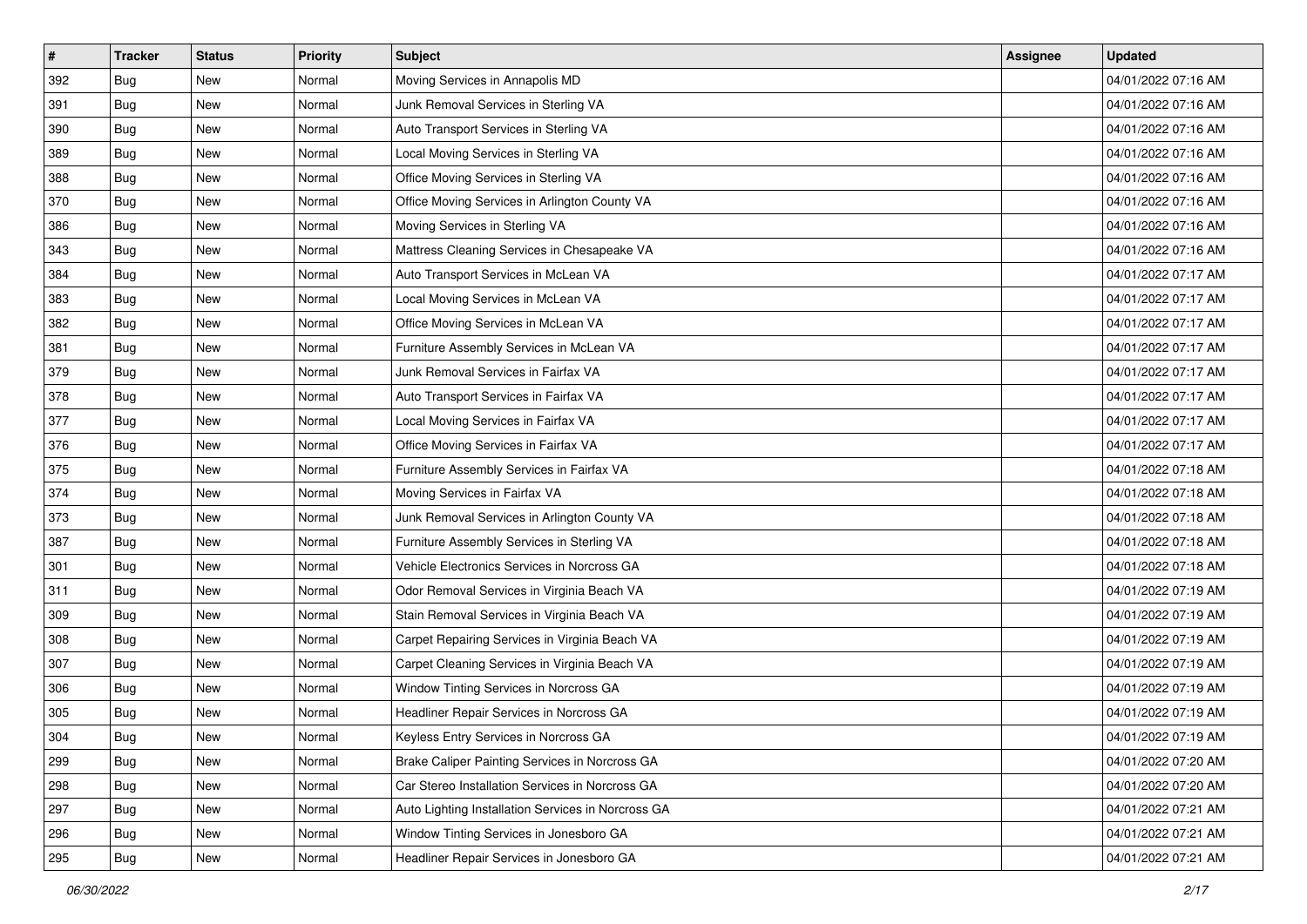| $\vert$ # | <b>Tracker</b> | <b>Status</b> | <b>Priority</b> | <b>Subject</b>                                        | <b>Assignee</b> | <b>Updated</b>      |
|-----------|----------------|---------------|-----------------|-------------------------------------------------------|-----------------|---------------------|
| 293       | Bug            | New           | Immediate       | <b>CMT Direct Wix</b>                                 | Anonymous       | 04/01/2022 07:21 AM |
| 303       | Bug            | <b>New</b>    | Normal          | Car Wrapping Services in Norcross GA                  |                 | 04/01/2022 07:22 AM |
| 329       | Bug            | New           | Normal          | Odor Removal Services in Norfolk VA                   |                 | 04/01/2022 07:22 AM |
| 342       | Bug            | <b>New</b>    | Normal          | Stain Removal Services in Chesapeake VA               |                 | 04/01/2022 07:22 AM |
| 341       | Bug            | New           | Normal          | Carpet Repairing Services in Chesapeake VA            |                 | 04/01/2022 07:23 AM |
| 340       | Bug            | New           | Normal          | Carpet Cleaning Services in Chesapeake VA             |                 | 04/01/2022 07:23 AM |
| 338       | Bug            | <b>New</b>    | Normal          | Car Upholstery Cleaning Services in Norfolk VA        |                 | 04/01/2022 07:23 AM |
| 337       | Bug            | New           | Normal          | Rug Cleaning Services in Norfolk VA                   |                 | 04/01/2022 07:23 AM |
| 335       | <b>Bug</b>     | New           | Normal          | Emergency Cleaning Services in Norfolk VA             |                 | 04/01/2022 07:24 AM |
| 334       | Bug            | <b>New</b>    | Normal          | Steam Cleaning Services in Norfolk VA                 |                 | 04/01/2022 07:25 AM |
| 332       | Bug            | New           | Normal          | Eco/Green Cleaning Services in Norfolk VA             |                 | 04/01/2022 07:25 AM |
| 314       | Bug            | New           | Normal          | Water Extraction Services in Virginia Beach VA        |                 | 04/01/2022 07:25 AM |
| 330       | Bug            | <b>New</b>    | Normal          | Stain Protection Services in Norfolk VA               |                 | 04/01/2022 07:26 AM |
| 328       | Bug            | New           | Normal          | Mattress Cleaning Services in Norfolk VA              |                 | 04/01/2022 07:26 AM |
| 327       | Bug            | <b>New</b>    | Normal          | Stain Removal Services in Norfolk VA                  |                 | 04/01/2022 07:26 AM |
| 326       | Bug            | New           | Normal          | Carpet Repairing Services in Norfolk VA               |                 | 04/01/2022 07:26 AM |
| 325       | Bug            | <b>New</b>    | Normal          | Carpet Cleaning Services in Norfolk VA                |                 | 04/01/2022 07:26 AM |
| 324       | Bug            | <b>New</b>    | Normal          | Upholstery Cleaning Services in Virginia Beach VA     |                 | 04/01/2022 07:26 AM |
| 323       | Bug            | New           | Normal          | Car Upholstery Cleaning Services in Virginia Beach VA |                 | 04/01/2022 07:26 AM |
| 322       | Bug            | <b>New</b>    | Normal          | Rug Cleaning Services in Virginia Beach VA            |                 | 04/01/2022 07:26 AM |
| 320       | Bug            | New           | Normal          | Emergency Cleaning Services in Virginia Beach VA      |                 | 04/01/2022 07:27 AM |
| 319       | Bug            | New           | Normal          | Steam Cleaning Services in Virginia Beach VA          |                 | 04/01/2022 07:27 AM |
| 318       | Bug            | <b>New</b>    | Normal          | Mold Removal Services in Virginia Beach VA            |                 | 04/01/2022 07:27 AM |
| 456       | Bug            | New           | Normal          | Upholstery Cleaning Medford MA                        |                 | 04/01/2022 07:28 AM |
| 472       | Bug            | New           | Normal          | Upholstery Cleaning Arlington MA                      |                 | 04/01/2022 07:31 AM |
| 467       | Bug            | <b>New</b>    | Normal          | Floor Waxing Westchester MA                           |                 | 04/01/2022 07:31 AM |
| 463       | Bug            | New           | Normal          | Residential Floor Cleaning Medford MA                 |                 | 04/01/2022 07:32 AM |
| 462       | <b>Bug</b>     | New           | Normal          | Commercial Floor Cleaning Medford MA                  |                 | 04/01/2022 07:32 AM |
| 459       | Bug            | New           | Normal          | Floor Waxing Medford MA                               |                 | 04/01/2022 07:32 AM |
| 458       | Bug            | New           | Normal          | Floor Stripping Medford MA                            |                 | 04/01/2022 07:32 AM |
| 398       | Bug            | New           | Normal          | Moving Services in Potomac MD                         |                 | 04/01/2022 07:32 AM |
| 455       | <b>Bug</b>     | New           | Normal          | Residential Floor Cleaning Quincy MA                  |                 | 04/01/2022 07:38 AM |
| 413       | <b>Bug</b>     | New           | Normal          | Commercial Floor Cleaning Boston MA                   |                 | 04/01/2022 07:45 AM |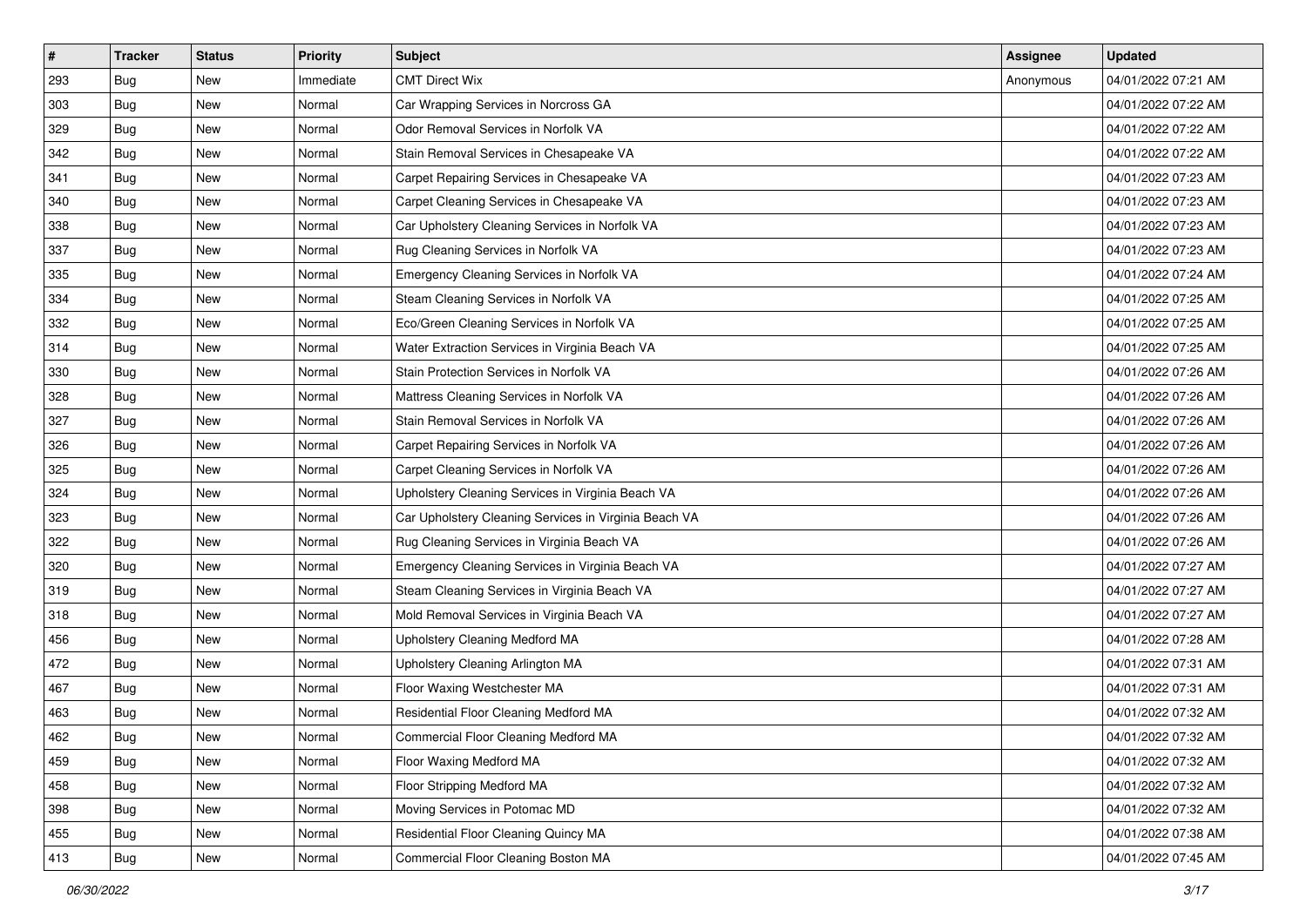| #   | <b>Tracker</b> | <b>Status</b> | <b>Priority</b> | Subject                                        | <b>Assignee</b> | <b>Updated</b>      |
|-----|----------------|---------------|-----------------|------------------------------------------------|-----------------|---------------------|
| 425 | Bug            | New           | Normal          | Floor Stripping Brookline MA                   |                 | 04/01/2022 07:45 AM |
| 424 | Bug            | <b>New</b>    | Normal          | Carpet Cleaning Brookline MA                   |                 | 04/01/2022 07:45 AM |
| 423 | Bug            | New           | Normal          | Upholstery Cleaning Brookline MA               |                 | 04/01/2022 07:46 AM |
| 422 | Bug            | <b>New</b>    | Normal          | Residential Floor Cleaning Somerville MA       |                 | 04/01/2022 07:46 AM |
| 421 | Bug            | <b>New</b>    | Normal          | Commercial Floor Cleaning Somerville MA        |                 | 04/01/2022 07:46 AM |
| 420 | <b>Bug</b>     | New           | Normal          | Germs Removal Somerville MA                    |                 | 04/01/2022 07:46 AM |
| 419 | Bug            | <b>New</b>    | Normal          | Floor Cleaning Somerville MA                   |                 | 04/01/2022 07:46 AM |
| 418 | Bug            | New           | Normal          | Floor Waxing Somerville MA                     |                 | 04/01/2022 07:46 AM |
| 417 | Bug            | <b>New</b>    | Normal          | Floor Stripping Somerville MA                  |                 | 04/01/2022 07:46 AM |
| 416 | Bug            | <b>New</b>    | Normal          | Carpet Cleaning Somerville MA                  |                 | 04/01/2022 07:46 AM |
| 427 | Bug            | <b>New</b>    | Normal          | Floor Cleaning Brookline MA                    |                 | 04/01/2022 07:46 AM |
| 414 | Bug            | New           | Normal          | Residential Floor Cleaning Boston MA           |                 | 04/01/2022 07:46 AM |
| 428 | Bug            | New           | Normal          | Germs Removal Brookline MA                     |                 | 04/01/2022 07:47 AM |
| 412 | Bug            | <b>New</b>    | Normal          | Germs Removal Boston MA                        |                 | 04/01/2022 07:47 AM |
| 411 | Bug            | <b>New</b>    | Normal          | Floor Cleaning Boston MA                       |                 | 04/01/2022 07:47 AM |
| 410 | Bug            | New           | Normal          | Floor Waxing Boston MA                         |                 | 04/01/2022 07:47 AM |
| 409 | Bug            | <b>New</b>    | Normal          | Floor Stripping Boston MA                      |                 | 04/01/2022 07:47 AM |
| 408 | Bug            | <b>New</b>    | Normal          | Carpet Cleaning Boston MA                      |                 | 04/01/2022 07:47 AM |
| 407 | Bug            | New           | Normal          | Upholstery Cleaning Boston MA                  |                 | 04/01/2022 07:47 AM |
| 406 | Bug            | <b>New</b>    | Normal          | Office Moving Services in Gaithersburg MD      |                 | 04/01/2022 07:47 AM |
| 405 | Bug            | New           | Normal          | Furniture Assembly Services in Gaithersburg MD |                 | 04/01/2022 07:47 AM |
| 404 | Bug            | <b>New</b>    | Normal          | Moving Services in Gaithersburg MD             |                 | 04/01/2022 07:47 AM |
| 403 | Bug            | <b>New</b>    | Normal          | Junk Removal Services in Potomac MD            |                 | 04/01/2022 07:47 AM |
| 402 | Bug            | <b>New</b>    | Normal          | Auto Transport Services in Potomac MD          |                 | 04/01/2022 07:47 AM |
| 401 | Bug            | <b>New</b>    | Normal          | Local Moving Services in Potomac MD            |                 | 04/01/2022 07:48 AM |
| 415 | Bug            | New           | Normal          | Upholstery Cleaning Somerville MA              |                 | 04/01/2022 07:48 AM |
| 453 | Bug            | New           | Normal          | Germs Removal Quincy MA                        |                 | 04/01/2022 07:48 AM |
| 452 | <b>Bug</b>     | New           | Normal          | Floor Cleaning Quincy MA                       |                 | 04/01/2022 07:48 AM |
| 451 | Bug            | New           | Normal          | Floor Waxing Quincy MA                         |                 | 04/01/2022 07:48 AM |
| 449 | Bug            | New           | Normal          | Carpet Cleaning Quincy MA                      |                 | 04/01/2022 07:48 AM |
| 448 | Bug            | New           | Normal          | Upholstery Cleaning Quincy MA                  |                 | 04/01/2022 07:48 AM |
| 447 | <b>Bug</b>     | New           | Normal          | Residential Floor Cleaning Watertown MA        |                 | 04/01/2022 07:49 AM |
| 446 | <b>Bug</b>     | New           | Normal          | Commercial Floor Cleaning Watertown MA         |                 | 04/01/2022 07:49 AM |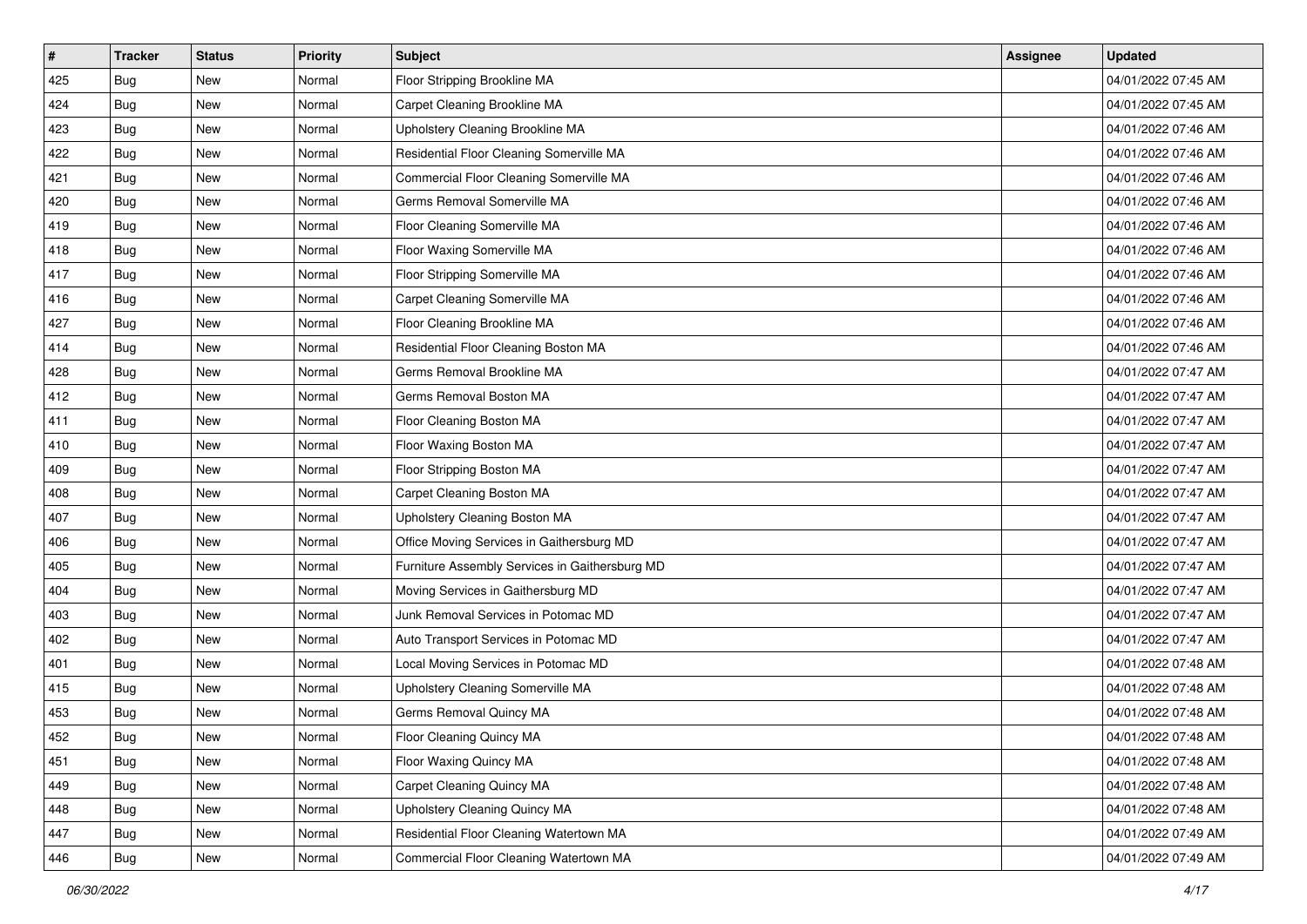| $\vert$ # | <b>Tracker</b> | <b>Status</b> | <b>Priority</b> | <b>Subject</b>                                                                               | <b>Assignee</b> | <b>Updated</b>      |
|-----------|----------------|---------------|-----------------|----------------------------------------------------------------------------------------------|-----------------|---------------------|
| 445       | Bug            | New           | Normal          | Germs Removal Watertown MA                                                                   |                 | 04/01/2022 07:49 AM |
| 444       | Bug            | <b>New</b>    | Normal          | Floor Cleaning Watertown MA                                                                  |                 | 04/01/2022 07:49 AM |
| 426       | Bug            | New           | Normal          | Floor Waxing Brookline MA                                                                    |                 | 04/01/2022 07:49 AM |
| 442       | Bug            | <b>New</b>    | Normal          | Floor Stripping Watertown MA                                                                 |                 | 04/01/2022 07:49 AM |
| 286       | Bug            | <b>New</b>    | Normal          | All About Cash App Transfer Fail Problems                                                    |                 | 04/01/2022 07:49 AM |
| 440       | Bug            | New           | Normal          | Upholstery Cleaning Watertown MA                                                             |                 | 04/01/2022 07:49 AM |
| 439       | Bug            | New           | Normal          | Residential Floor Cleaning Newton MA                                                         |                 | 04/01/2022 07:49 AM |
| 438       | Bug            | New           | Normal          | Commercial Floor Cleaning Newton MA                                                          |                 | 04/01/2022 07:50 AM |
| 437       | Bug            | <b>New</b>    | Normal          | Germs Removal Newton MA                                                                      |                 | 04/01/2022 07:50 AM |
| 436       | Bug            | New           | Normal          | Floor Cleaning Newton MA                                                                     |                 | 04/01/2022 07:50 AM |
| 435       | Bug            | New           | Normal          | Floor Waxing Newton MA                                                                       |                 | 04/01/2022 07:50 AM |
| 434       | Bug            | <b>New</b>    | Normal          | Floor Stripping Newton MA                                                                    |                 | 04/01/2022 07:50 AM |
| 433       | Bug            | New           | Normal          | Carpet Cleaning Newton MA                                                                    |                 | 04/01/2022 07:50 AM |
| 432       | Bug            | <b>New</b>    | Normal          | Upholstery Cleaning Newton MA                                                                |                 | 04/01/2022 07:50 AM |
| 431       | <b>Bug</b>     | <b>New</b>    | Normal          | Residential Floor Cleaning Brookline MA                                                      |                 | 04/01/2022 07:50 AM |
| 430       | Bug            | New           | Normal          | Commercial Floor Cleaning Brookline MA                                                       |                 | 04/01/2022 07:50 AM |
| 429       | Bug            | <b>New</b>    | Normal          | Germs Removal Brookline MA                                                                   |                 | 04/01/2022 07:51 AM |
| 443       | Bug            | <b>New</b>    | Normal          | Floor Waxing Watertown MA                                                                    |                 | 04/01/2022 07:51 AM |
| 137       | Bug            | New           | Normal          | hcbets                                                                                       |                 | 04/01/2022 07:52 AM |
| 135       | Bug            | <b>New</b>    | Normal          | factspress                                                                                   |                 | 04/01/2022 07:52 AM |
| 147       | Bug            | New           | Normal          | xzxgfufi                                                                                     |                 | 04/01/2022 07:54 AM |
| 131       | Bug            | <b>New</b>    | Normal          | triokids                                                                                     |                 | 04/01/2022 07:54 AM |
| 127       | Feature        | New           | Normal          | replica af1                                                                                  |                 | 04/01/2022 07:55 AM |
| 125       | Bug            | New           | Normal          | vbvnm                                                                                        |                 | 04/01/2022 07:55 AM |
| 124       | Bug            | <b>New</b>    | Normal          | https://www.bigmarker.com/ustvpass/LIVE-Atlanta-Falcons-vs-Carolina-Panthers-NFL-Week-8-Game |                 | 04/01/2022 07:55 AM |
| 122       | Bug            | New           | Normal          | <b>AFL Live Stream</b>                                                                       |                 | 04/01/2022 07:55 AM |
| 121       | <b>Bug</b>     | <b>New</b>    | Normal          | xgfhjmghtm                                                                                   |                 | 04/01/2022 07:56 AM |
| 288       | <b>Bug</b>     | New           | Normal          | Make shopping easier                                                                         |                 | 04/01/2022 07:56 AM |
| 160       | Bug            | New           | Normal          | rtyuiv wbhyu                                                                                 |                 | 04/01/2022 07:56 AM |
| 166       | Bug            | New           | Normal          | dfgbd                                                                                        |                 | 04/01/2022 07:57 AM |
| 165       | Bug            | New           | Normal          | dfgbd                                                                                        |                 | 04/01/2022 07:57 AM |
| 163       | Bug            | New           | Normal          | jknjopl[                                                                                     |                 | 04/01/2022 07:58 AM |
| 156       | <b>Bug</b>     | New           | Normal          | Access old cash app account                                                                  |                 | 04/01/2022 08:00 AM |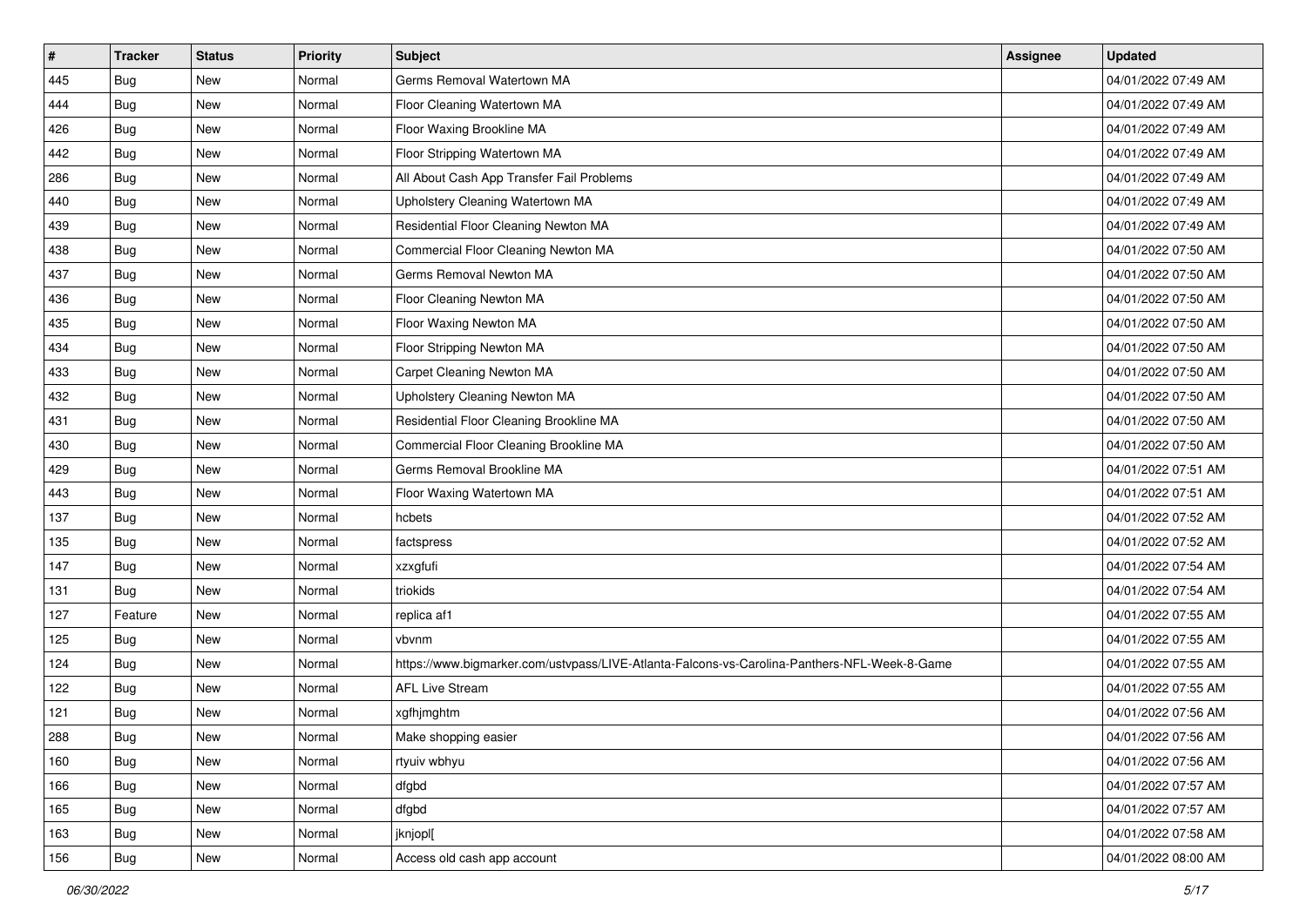| $\vert$ # | <b>Tracker</b> | <b>Status</b> | <b>Priority</b> | <b>Subject</b>                                                                       | <b>Assignee</b>        | <b>Updated</b>      |
|-----------|----------------|---------------|-----------------|--------------------------------------------------------------------------------------|------------------------|---------------------|
| 148       | <b>Bug</b>     | New           | Normal          | zxZdfg                                                                               |                        | 04/01/2022 08:01 AM |
| 162       | Bug            | <b>New</b>    | Normal          | gfyuik9                                                                              | Hamza<br>Bourbouh      | 04/01/2022 08:01 AM |
| 72        | Bug            | New           | Normal          | Simulinkd does not match Lustre using EMF backend when using nested Merge expression | Pierre-Loïc<br>Garoche | 04/01/2022 08:06 AM |
| 78        | Bug            | In Progress   | Normal          | Why generate MCDC conditions for constant flows?                                     | Pierre-Loïc<br>Garoche | 04/01/2022 08:08 AM |
| 117       | Bug            | <b>New</b>    | Normal          | How to Watch Cowboys vs Cardinals Game Live Stream FREE TV                           |                        | 04/01/2022 08:08 AM |
| 96        | Bug            | Resolved      | High            | Lustrec installation failed                                                          | Pierre-Loïc<br>Garoche | 04/01/2022 08:11 AM |
| 256       | Bug            | New           | Normal          | <b>Fake Travis Scott Shoes</b>                                                       |                        | 04/01/2022 08:12 AM |
| 254       | Feature        | <b>New</b>    | Normal          | best ayurvedic treatment for psoriasis                                               |                        | 04/01/2022 08:13 AM |
| 241       | Feature        | <b>New</b>    | Normal          | How to get a complete solution of Big Ideas Math Answers?                            |                        | 04/01/2022 08:15 AM |
| 238       | Bug            | New           | Low             | HP Printer Assistant Software   Download & Install HP Assistant                      |                        | 04/01/2022 08:16 AM |
| 236       | <b>Bug</b>     | New           | Normal          | HP Printer Assistant Software   Download & Install HP Assistant                      |                        | 04/01/2022 08:16 AM |
| 273       | Bug            | <b>New</b>    | High            | assignment help online                                                               |                        | 04/01/2022 08:17 AM |
| 283       | Bug            | <b>New</b>    | Normal          | Cash App To PayPal Transfer Money - Check Out The Steps Here                         |                        | 04/01/2022 08:17 AM |
| 277       | Feature        | <b>New</b>    | Normal          | Nike Dunks Replica                                                                   |                        | 04/01/2022 08:19 AM |
| 276       | Feature        | New           | Normal          | Nike Dunks Replica                                                                   |                        | 04/01/2022 08:19 AM |
| 270       | Bug            | New           | Normal          | Logo Mansion                                                                         | Christophe<br>Garion   | 04/01/2022 08:20 AM |
| 268       | Bug            | <b>New</b>    | Normal          | Fashionj                                                                             |                        | 04/01/2022 08:20 AM |
| 199       | Bug            | <b>New</b>    | Normal          | SBL CLEARSTONE DROPS (30ML)                                                          |                        | 04/01/2022 08:23 AM |
| 195       | Bug            | <b>New</b>    | Normal          | homoeobazaar                                                                         |                        | 04/01/2022 08:23 AM |
| 204       | Feature        | <b>New</b>    | Normal          | New Car Tyres                                                                        |                        | 04/01/2022 08:40 AM |
| 187       | <b>Bug</b>     | <b>New</b>    | Normal          | High Quality Replic 350 V2 Carbon                                                    |                        | 04/01/2022 08:40 AM |
| 179       | Bug            | New           | Normal          | body wave                                                                            |                        | 04/01/2022 08:41 AM |
| 177       | Feature        | New           | Normal          | HD lace silky straight human hair wig                                                |                        | 04/01/2022 08:41 AM |
| 287       | Bug            | <b>New</b>    | Normal          | Make shopping easier                                                                 |                        | 04/01/2022 08:41 AM |
| 226       | Bug            | New           | Normal          | How to find reliable service reviews                                                 | Anonymous              | 04/01/2022 08:46 AM |
| 221       | Bug            | New           | Normal          | The Best APk                                                                         |                        | 04/01/2022 08:49 AM |
| 213       | Bug            | New           | Normal          | fix HP Notebook Missing Operating System Error Message                               |                        | 04/01/2022 08:53 AM |
| 208       | Bug            | New           | Normal          | Why Cash app won't let me send money if scammed?                                     |                        | 04/01/2022 08:54 AM |
| 818       | <b>Bug</b>     | New           | Normal          | Have you ever played a basketball game?                                              | Corentin<br>Lauverjat  | 04/01/2022 08:55 AM |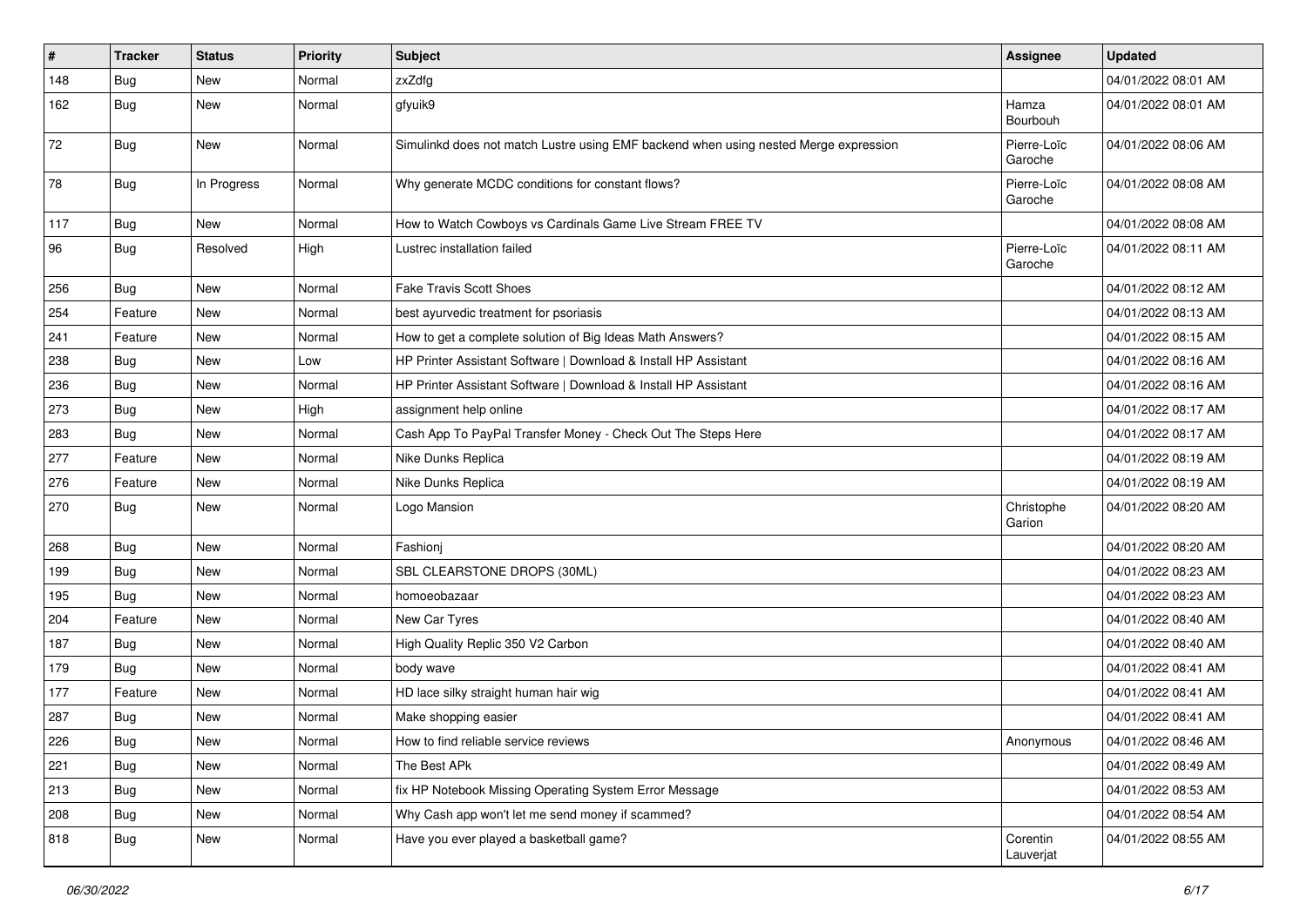| $\vert$ # | <b>Tracker</b> | <b>Status</b> | <b>Priority</b> | <b>Subject</b>                                                                   | Assignee               | <b>Updated</b>      |
|-----------|----------------|---------------|-----------------|----------------------------------------------------------------------------------|------------------------|---------------------|
| 848       | Feature        | <b>New</b>    | Normal          | <b>Online Classes Assistance</b>                                                 |                        | 04/01/2022 08:57 AM |
| 834       | Bug            | <b>New</b>    | Normal          | Grasp the secret to relieve stress and fatigue                                   |                        | 04/01/2022 08:57 AM |
| 846       | Feature        | New           | Normal          | ij.start canon                                                                   |                        | 04/01/2022 08:58 AM |
| 845       | Feature        | <b>New</b>    | Normal          | canon.com/ijsetup                                                                |                        | 04/01/2022 08:58 AM |
| 844       | Bug            | <b>New</b>    | Normal          | To know Chime Routing Number call on the helpline number                         |                        | 04/01/2022 08:58 AM |
| 843       | Bug            | <b>New</b>    | Normal          | Canon IJ Network Tool                                                            |                        | 04/01/2022 08:58 AM |
| 842       | Bug            | <b>New</b>    | Normal          | Join the fun game                                                                |                        | 04/01/2022 08:58 AM |
| 841       | Bug            | <b>New</b>    | Normal          | How do I activate FOX NOW?                                                       |                        | 04/01/2022 08:58 AM |
| 840       | <b>Bug</b>     | <b>New</b>    | Normal          | Is Tubi really free and legal?                                                   |                        | 04/01/2022 08:58 AM |
| 839       | Bug            | New           | Normal          | How do I activate FOX NOW?                                                       |                        | 04/01/2022 08:58 AM |
| 838       | Bug            | <b>New</b>    | Normal          | Celebrity Hunter Mod apk - Como instalá-lo                                       |                        | 04/01/2022 08:58 AM |
| 837       | Bug            | <b>New</b>    | Normal          | To Create An Instagram Story                                                     | Pierre-Loïc<br>Garoche | 04/01/2022 08:58 AM |
| 835       | Bug            | <b>New</b>    | Normal          | Build your strong army with Taming io                                            |                        | 04/01/2022 08:59 AM |
| 833       | Bug            | <b>New</b>    | Normal          | Does Direct Deposit Hit Chime- seek Chime Customer Service                       |                        | 04/01/2022 08:59 AM |
| 832       | Bug            | New           | Normal          | Choque Royale Mod Apk                                                            |                        | 04/01/2022 08:59 AM |
| 827       | <b>Bug</b>     | <b>New</b>    | Normal          | Come To Know The Required Steps To Unlock Cash App Account                       |                        | 04/01/2022 08:59 AM |
| 836       | Bug            | <b>New</b>    | Normal          | What Is The Required Amount To Pay As Cash App Clearance Fee?                    |                        | 04/01/2022 09:00 AM |
| 757       | <b>Bug</b>     | <b>New</b>    | Normal          | Why Is Issue of Car Maintenance so Famous for the Consumers?                     |                        | 04/01/2022 09:01 AM |
| 791       | Bug            | <b>New</b>    | Normal          | Samsnung TV Plus is not working                                                  |                        | 04/01/2022 09:03 AM |
| 790       | Bug            | New           | Normal          | My app                                                                           |                        | 04/01/2022 09:03 AM |
| 849       | <b>Bug</b>     | <b>New</b>    | Normal          | FutEmax App Apk - Watch Soccer, Fantasy Football, And More On Your Mobile Device |                        | 04/01/2022 09:04 AM |
| 847       | Feature        | <b>New</b>    | Normal          | Canon.com/ijsetup                                                                |                        | 04/01/2022 09:08 AM |
| 862       | <b>Bug</b>     | <b>New</b>    | Normal          | none                                                                             |                        | 04/01/2022 09:11 AM |
| 872       | Bug            | <b>New</b>    | Normal          | Poppy Playtime Horror Game Free                                                  |                        | 04/01/2022 09:11 AM |
| 870       | Bug            | <b>New</b>    | Normal          | Mahjong Solitaire                                                                |                        | 04/01/2022 09:12 AM |
| 868       | Feature        | <b>New</b>    | Normal          | What Is the Role of a Graphic Designer?                                          | Pierre-Loïc<br>Garoche | 04/01/2022 09:12 AM |
| 867       | Bug            | New           | Low             | cheap Yeezys                                                                     | Pierre-Loïc<br>Garoche | 04/01/2022 09:12 AM |
| 866       | Feature        | New           | Normal          | Northern Ireland Dissertation Writing Service                                    | Pierre-Loïc<br>Garoche | 04/01/2022 09:12 AM |
| 876       | <b>Bug</b>     | New           | Normal          | Download Full-Size Profile Pictures of Your Favorite Users With InstaDP          |                        | 04/01/2022 09:12 AM |
| 863       | <b>Bug</b>     | New           | Normal          | Canon IJ Network Tool                                                            |                        | 04/01/2022 09:12 AM |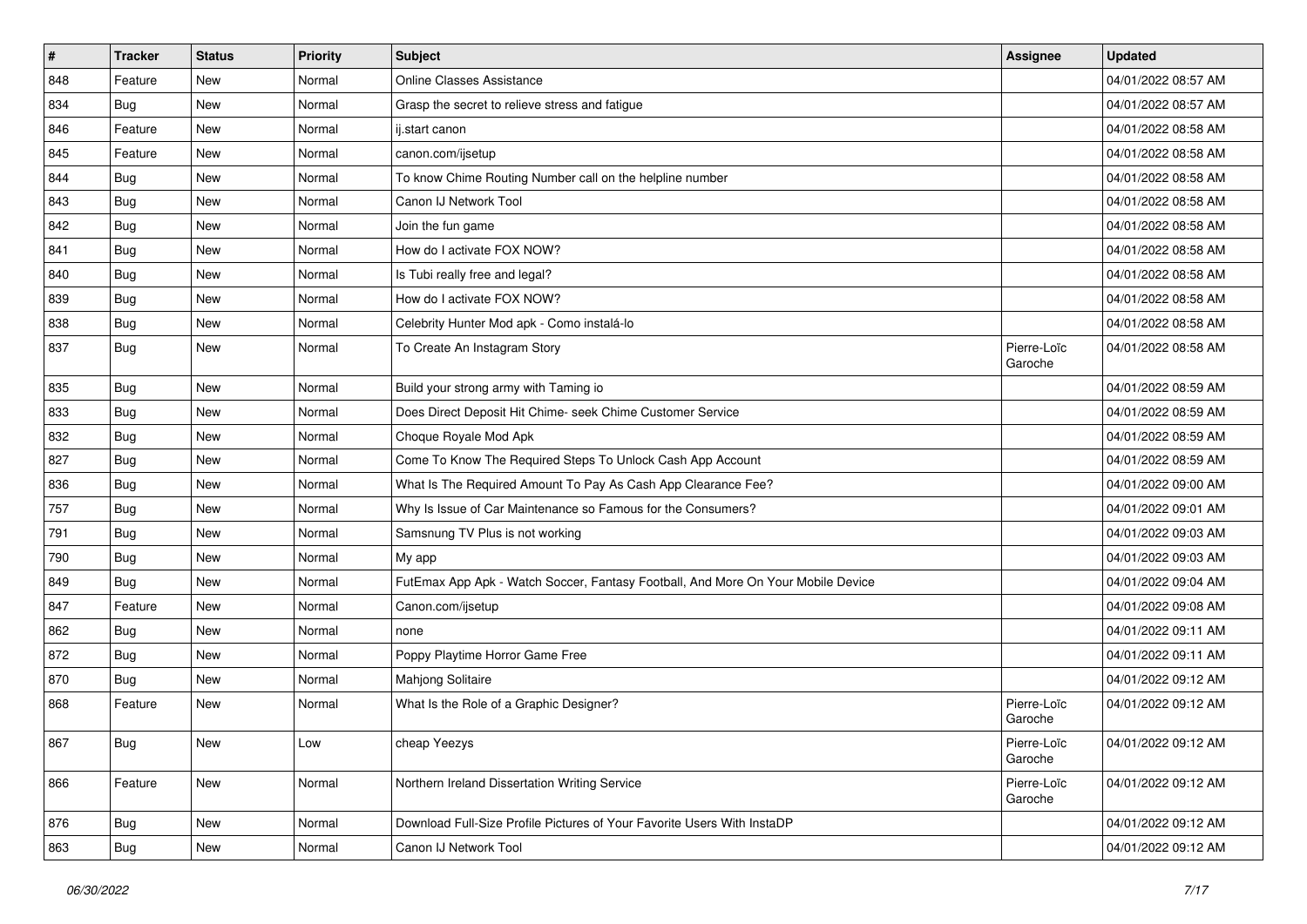| $\vert$ # | <b>Tracker</b> | <b>Status</b> | <b>Priority</b> | <b>Subject</b>                                                              | Assignee               | <b>Updated</b>      |
|-----------|----------------|---------------|-----------------|-----------------------------------------------------------------------------|------------------------|---------------------|
| 877       | Feature        | <b>New</b>    | Normal          | <b>Exness Broker Review</b>                                                 |                        | 04/01/2022 09:12 AM |
| 861       | Feature        | <b>New</b>    | Low             | <b>Understanding Situational Depression</b>                                 | Pierre-Loïc<br>Garoche | 04/01/2022 09:12 AM |
| 859       | Bug            | <b>New</b>    | Normal          | Canon IJ Network Tool                                                       |                        | 04/01/2022 09:13 AM |
| 858       | Bug            | <b>New</b>    | Normal          | opourid                                                                     | Christophe<br>Garion   | 04/01/2022 09:13 AM |
| 857       | Bug            | <b>New</b>    | Normal          | Welcome to the world of classic retro games                                 |                        | 04/01/2022 09:13 AM |
| 856       | Bug            | <b>New</b>    | Normal          | Online Classes Assistance Help For Student                                  |                        | 04/01/2022 09:13 AM |
| 855       | Bug            | <b>New</b>    | Normal          | Online Classes Assistance Help For Student                                  |                        | 04/01/2022 09:13 AM |
| 853       | Bug            | <b>New</b>    | Normal          | what is dr laser                                                            |                        | 04/01/2022 09:13 AM |
| 852       | Bug            | <b>New</b>    | Normal          | How to cancel your French Bee flight within 24 hours?                       |                        | 04/01/2022 09:13 AM |
| 851       | Bug            | <b>New</b>    | Normal          | Laden Sie den kostenlosen MP3-Klingelton für Ihr Mobiltelefon herunter      |                        | 04/01/2022 09:14 AM |
| 850       | Bug            | <b>New</b>    | Normal          | Puppy Playtime APK Android                                                  |                        | 04/01/2022 09:14 AM |
| 864       | Bug            | <b>New</b>    | Normal          | Canon IJ Network Tool                                                       |                        | 04/01/2022 09:14 AM |
| 889       | Bug            | <b>New</b>    | Normal          | What is Plex and how it's work?                                             |                        | 04/01/2022 09:14 AM |
| 892       | Bug            | <b>New</b>    | Normal          | Good game                                                                   |                        | 04/01/2022 09:15 AM |
| 875       | Bug            | <b>New</b>    | Normal          | Red ball game                                                               |                        | 04/01/2022 09:15 AM |
| 887       | Bug            | <b>New</b>    | Normal          | What is Plex and how it's work?                                             |                        | 04/01/2022 09:16 AM |
| 884       | Bug            | <b>New</b>    | Normal          | Why do Subway Surfers popular                                               |                        | 04/01/2022 09:16 AM |
| 883       | Bug            | <b>New</b>    | Normal          | Langweilen Sie sich jemals bei der gleichen alten Schriftart auf Instagram? |                        | 04/01/2022 09:16 AM |
| 882       | Bug            | <b>New</b>    | Normal          | How to change bank account on cash app?                                     |                        | 04/01/2022 09:16 AM |
| 880       | Bug            | <b>New</b>    | Normal          | Why do Subway Surfers popular                                               |                        | 04/01/2022 09:16 AM |
| 879       | Feature        | <b>New</b>    | Normal          | Best Garage Door Repair in Massachusetts                                    |                        | 04/01/2022 09:16 AM |
| 891       | Bug            | <b>New</b>    | Normal          | The most interesting game today, have you tried it?                         |                        | 04/01/2022 09:17 AM |
| 539       | Bug            | <b>New</b>    | Normal          | Do you want to know how to activate cash card through phone number?         |                        | 04/01/2022 09:25 AM |
| 566       | Bug            | <b>New</b>    | Normal          | Kinemaster Pro Download - los App Review                                    |                        | 04/01/2022 09:27 AM |
| 560       | Bug            | <b>New</b>    | Normal          | Whatsapp Aero - Make Your Phone Auto Connect                                |                        | 04/01/2022 09:28 AM |
| 625       | <b>Bug</b>     | <b>New</b>    | Normal          | The best free online driving directions tool                                |                        | 04/01/2022 09:28 AM |
| 700       | <b>Bug</b>     | New           | Normal          | Cómo descargar Poppy Playtime                                               |                        | 04/01/2022 09:30 AM |
| 691       | Bug            | New           | Normal          | tea garden dublin                                                           |                        | 04/01/2022 09:31 AM |
| 679       | Bug            | New           | Normal          | Word Finder helps you to play word games better                             |                        | 04/01/2022 09:34 AM |
| 713       | <b>Bug</b>     | New           | High            | Why Cupcake 2048 is a addictive game?                                       | Pierre-Loïc<br>Garoche | 04/01/2022 09:34 AM |
| 633       | Bug            | New           | Normal          | How i can i solve my issue                                                  |                        | 04/01/2022 09:38 AM |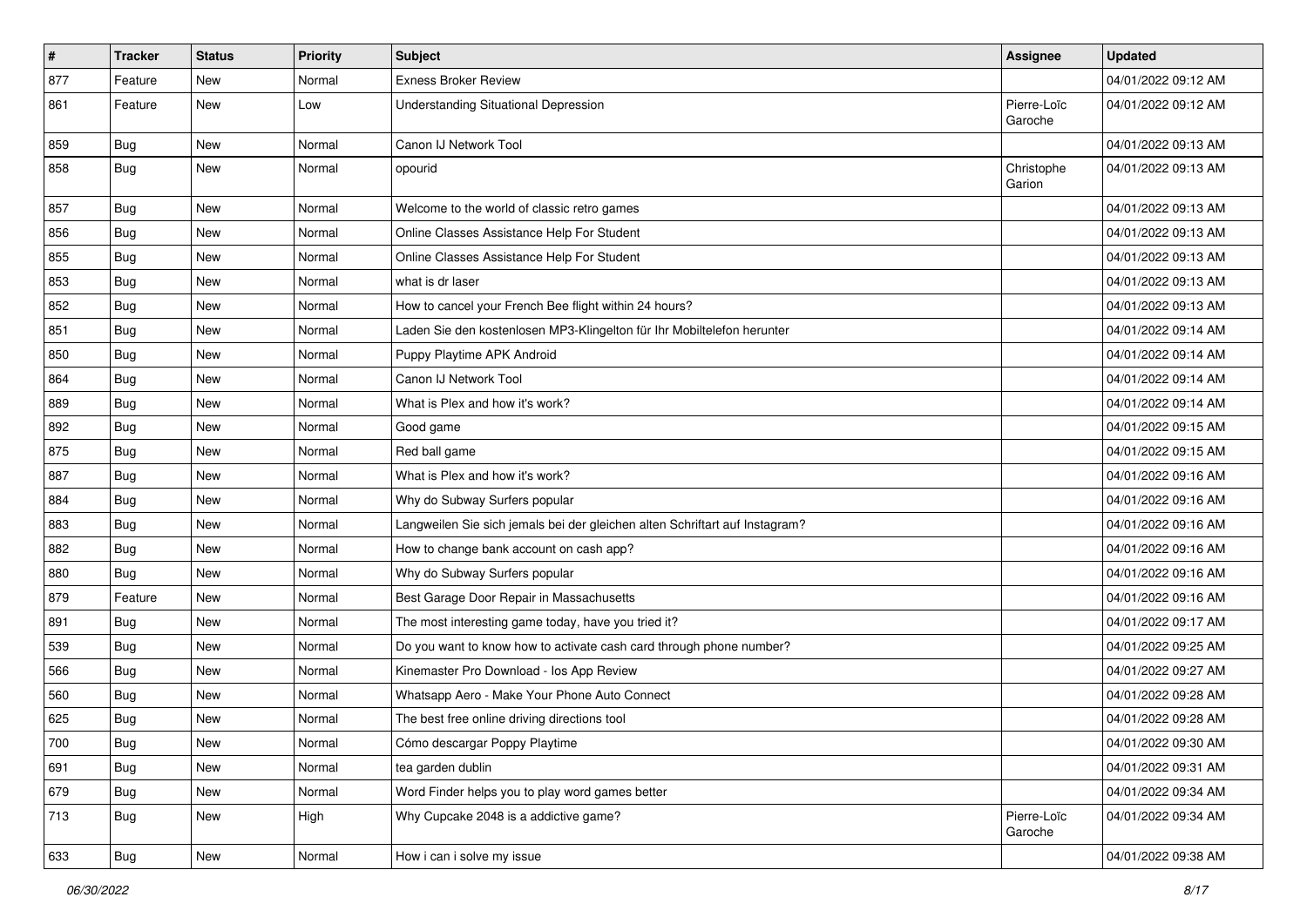| $\vert$ # | <b>Tracker</b> | <b>Status</b> | <b>Priority</b> | <b>Subject</b>                                                                   | <b>Assignee</b>        | <b>Updated</b>      |
|-----------|----------------|---------------|-----------------|----------------------------------------------------------------------------------|------------------------|---------------------|
| 676       | <b>Bug</b>     | <b>New</b>    | Normal          | Does Facebook customer service live chat allow to speak with someone?            |                        | 04/01/2022 09:39 AM |
| 660       | Bug            | <b>New</b>    | Normal          | <b>Anchovies Nutrition Facts And Health Benefits</b>                             |                        | 04/01/2022 09:40 AM |
| 896       | Feature        | <b>New</b>    | Normal          | Application of North Finder in Mining Industry                                   | Xavier Thirioux        | 04/01/2022 09:49 AM |
| 897       | <b>Bug</b>     | <b>New</b>    | Normal          | Slot Pulsa Pragmatic Play                                                        | <b>Xavier Thirioux</b> | 04/01/2022 12:08 PM |
| 898       | Bug            | <b>New</b>    | Normal          | Shadow Fight 2 Mod APK                                                           |                        | 04/02/2022 09:17 AM |
| 899       | Feature        | <b>New</b>    | Normal          | Application of Optical Fiber Gyroscope                                           | Christophe<br>Garion   | 04/02/2022 11:23 AM |
| 900       | Feature        | <b>New</b>    | Normal          | good game ever                                                                   |                        | 04/02/2022 11:59 AM |
| 252       | Bug            | <b>New</b>    | Normal          | Samsung U600 - Is Essential Business And Personal Phone                          |                        | 04/04/2022 04:45 AM |
| 906       | Bug            | <b>New</b>    | Normal          | How To Change Cash App From Business To Personal Account For Any Reasons?        |                        | 04/04/2022 09:57 AM |
| 907       | Bug            | <b>New</b>    | Normal          | Canon IJ Network Tool                                                            |                        | 04/04/2022 10:43 AM |
| 908       | <b>Bug</b>     | <b>New</b>    | Normal          | Toca Life World APK                                                              |                        | 04/06/2022 03:18 AM |
| 909       | Bug            | <b>New</b>    | Normal          | Toca Life World APK                                                              |                        | 04/06/2022 04:52 AM |
| 910       | Bug            | <b>New</b>    | Normal          | Each content looks unisize or not formated                                       |                        | 04/06/2022 11:21 AM |
| 911       | Bug            | <b>New</b>    | Normal          | Aluminum Windows & Doors                                                         |                        | 04/06/2022 08:10 PM |
| 913       | Bug            | <b>New</b>    | Normal          | Canon IJ Network Tool                                                            |                        | 04/07/2022 06:21 AM |
| 914       | Bug            | <b>New</b>    | Normal          | Wordle: how to play fashion games for free?                                      |                        | 04/07/2022 08:30 AM |
| 915       | Bug            | <b>New</b>    | Normal          | Finance dissertation writing                                                     |                        | 04/07/2022 09:22 AM |
| 916       | <b>Bug</b>     | <b>New</b>    | Normal          | How long does it take to write a book?                                           |                        | 04/07/2022 12:15 PM |
| 878       | Bug            | <b>New</b>    | Normal          | Wie ist instazoom hilfreich beim Herunterladen von Instagram-Profilbildern       |                        | 04/08/2022 09:28 PM |
| 917       | Bug            | <b>New</b>    | Normal          | Random Person Sent Me Money on Cash App-find solution?                           |                        | 04/09/2022 12:32 PM |
| 854       | Bug            | <b>New</b>    | Normal          | How To Resolve Password Problems Through Facebook Customer Service?              |                        | 04/09/2022 06:11 PM |
| 919       | Feature        | <b>New</b>    | Normal          | How can I check my Cash App card balance by dialing a number?                    |                        | 04/10/2022 09:07 AM |
| 920       | Bug            | New           | Normal          | Where I Can Get Essay Writing Services?                                          |                        | 04/11/2022 08:35 AM |
| 903       | Feature        | <b>New</b>    | Normal          | Good game                                                                        |                        | 04/11/2022 08:39 AM |
| 921       | Bug            | <b>New</b>    | Normal          | Canon IJ Network Tool                                                            |                        | 04/11/2022 09:00 AM |
| 923       | <b>Bug</b>     | <b>New</b>    | Normal          | frenchies for sale                                                               |                        | 04/11/2022 02:35 PM |
| 924       | <b>Bug</b>     | <b>New</b>    | Normal          | buy tec 9                                                                        |                        | 04/11/2022 02:54 PM |
| 927       | Feature        | New           | Normal          | What Is The Right Way To Troubleshoot Cash App Transfer Failed Problems?         |                        | 04/12/2022 05:54 AM |
| 929       | <b>Bug</b>     | New           | Normal          | Canon IJ Network Tool                                                            |                        | 04/12/2022 08:32 AM |
| 930       | Bug            | New           | Normal          | The best free games online                                                       |                        | 04/12/2022 09:05 AM |
| 936       | Bug            | New           | Normal          | Avantages de l'extension AliTools pour faire du shopping sur Aliexpress          | Pierre-Loïc<br>Garoche | 04/12/2022 11:35 AM |
| 928       | Bug            | New           | Normal          | How Does Sutton Bank Cash App Customer Service Help In Answering Your Questions? |                        | 04/12/2022 11:36 AM |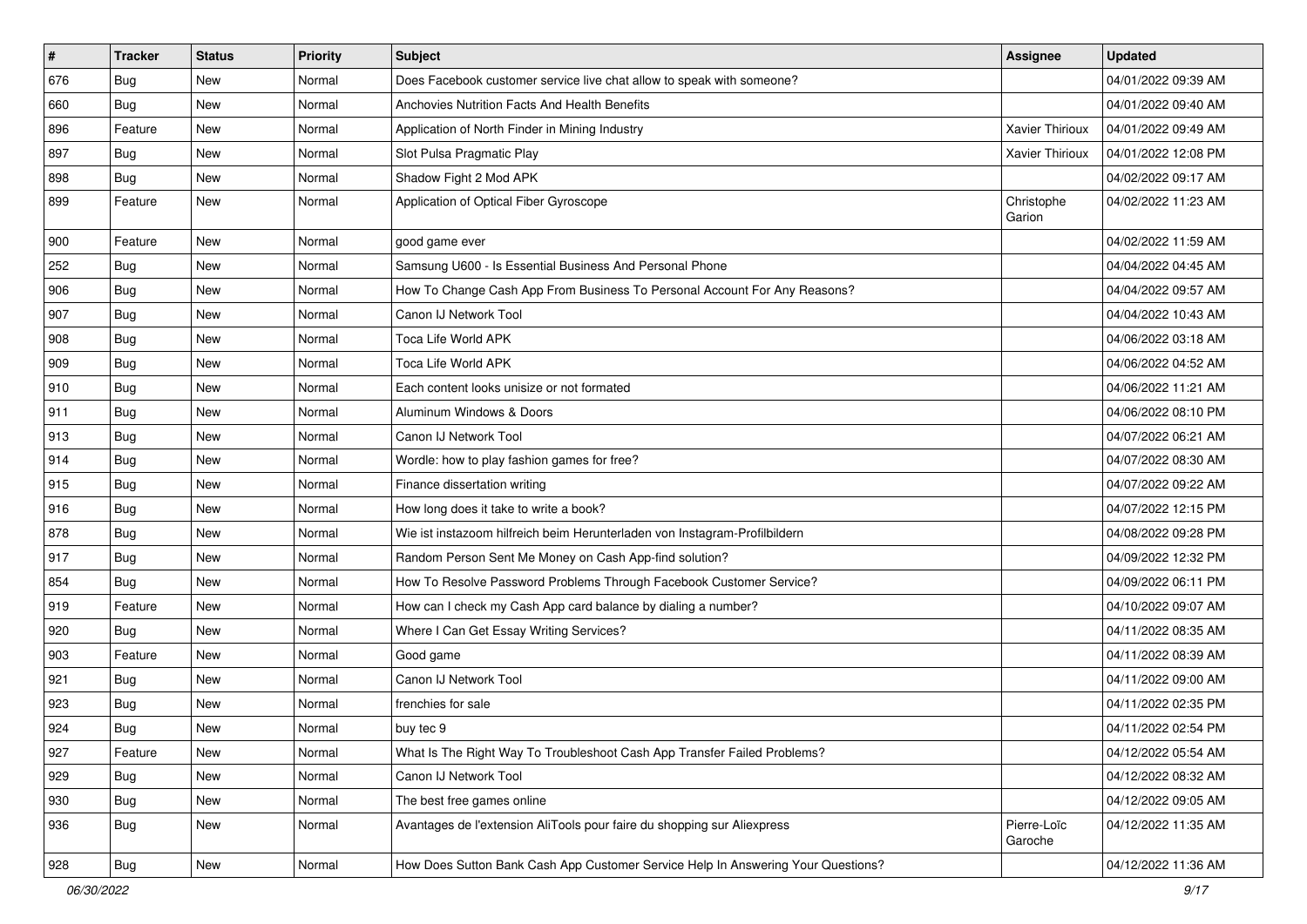| $\sharp$ | <b>Tracker</b> | <b>Status</b> | <b>Priority</b> | <b>Subject</b>                                                                | Assignee               | <b>Updated</b>      |
|----------|----------------|---------------|-----------------|-------------------------------------------------------------------------------|------------------------|---------------------|
| 942      | <b>Bug</b>     | New           | Normal          | Canon IJ Network Tool                                                         |                        | 04/13/2022 08:45 AM |
| 943      | <b>Bug</b>     | <b>New</b>    | Normal          | ij.start canon                                                                |                        | 04/13/2022 08:52 AM |
| 945      | <b>Bug</b>     | New           | Normal          | TikTok 18 Mod Apk For Your Android                                            |                        | 04/13/2022 09:32 AM |
| 873      | Bug            | New           | Normal          | Klingeltöne mp3                                                               |                        | 04/13/2022 11:03 AM |
| 869      | <b>Bug</b>     | <b>New</b>    | Normal          | Sonnerie Post Malone 2022                                                     |                        | 04/13/2022 11:05 AM |
| 893      | <b>Bug</b>     | New           | Normal          | klingeltone                                                                   |                        | 04/13/2022 11:06 AM |
| 947      | Bug            | <b>New</b>    | Normal          | is Disney Now and Disney Plus different?                                      |                        | 04/14/2022 09:53 AM |
| 300      | <b>Bug</b>     | New           | Normal          | Wheels Powder Coating Services in Norcross GA                                 |                        | 04/15/2022 01:45 PM |
| 957      | Bug            | New           | Normal          | From Where I Can Get Cheap Writing Services?                                  |                        | 04/20/2022 05:06 AM |
| 904      | Feature        | <b>New</b>    | Normal          | Laora seeck                                                                   |                        | 04/20/2022 11:54 AM |
| 972      | Bug            | New           | Normal          | How To Borrow Money From The Cash App? Get To Know About The Same             |                        | 04/25/2022 07:30 AM |
| 991      | Bug            | New           | Normal          | <b>MDMA MOLLY</b>                                                             |                        | 05/03/2022 12:03 AM |
| 975      | Bug            | New           | Normal          | Payback 2 Mod APK                                                             |                        | 05/05/2022 10:56 AM |
| 982      | Bug            | New           | Normal          | Five sites that let you download free scenarios for your iPhone               |                        | 05/07/2022 09:34 PM |
| 192      | Bug            | <b>New</b>    | Normal          | The code Caffe                                                                |                        | 05/09/2022 10:16 AM |
| 1003     | <b>Bug</b>     | New           | Normal          | Drift F1 is a drifting car game inspired by F1's tracks.                      | Pierre-Loïc<br>Garoche | 05/10/2022 10:52 AM |
| 1004     | Bug            | <b>New</b>    | Normal          | you get to pinch and drag a man with a very flexible face                     |                        | 05/10/2022 10:59 AM |
| 934      | Bug            | <b>New</b>    | Normal          | MovieBox Pro Apk - Watch Movies and TV Shows on Your Android Phone            |                        | 05/10/2022 11:01 AM |
| 1006     | Bug            | <b>New</b>    | Normal          | Cricut.com/setup                                                              |                        | 05/10/2022 01:22 PM |
| 1008     | Bug            | New           | Normal          | Who was the first black woman to anchor a newscast?                           |                        | 05/10/2022 03:13 PM |
| 1009     | Bug            | New           | Normal          | How to change routing number on Cash App?                                     |                        | 05/11/2022 07:13 AM |
| 1010     | Bug            | <b>New</b>    | Normal          | what are the requirements to borrow money from cash app ? cash app borrow app | Pierre-Loïc<br>Garoche | 05/11/2022 09:29 AM |
| 1011     | Bug            | <b>New</b>    | Normal          | Summary of 10 best coloring apps on phones                                    |                        | 05/11/2022 10:58 AM |
| 1012     | Bug            | <b>New</b>    | Normal          | Cricut.com/setup                                                              |                        | 05/11/2022 11:30 AM |
| 1013     | <b>Bug</b>     | <b>New</b>    | Normal          | ii.start canon                                                                |                        | 05/11/2022 11:31 AM |
| 1014     | Bug            | <b>New</b>    | Normal          | how to get chime routing and account number ? chime routing number florida    |                        | 05/11/2022 12:42 PM |
| 1015     | Bug            | New           | Normal          | Is it possible to send books for free?                                        |                        | 05/11/2022 04:05 PM |
| 1016     | Bug            | New           | Normal          | Klondike Solitaire                                                            |                        | 05/12/2022 09:03 AM |
| 1017     | Feature        | New           | Normal          | fleeing the complex                                                           | Hamza<br>Bourbouh      | 05/13/2022 06:33 AM |
| 1019     | Bug            | New           | Normal          | Cricut.com/setup                                                              |                        | 05/13/2022 11:13 AM |
| 1020     | Bug            | New           | Normal          | Cricut.com/setup                                                              |                        | 05/13/2022 11:14 AM |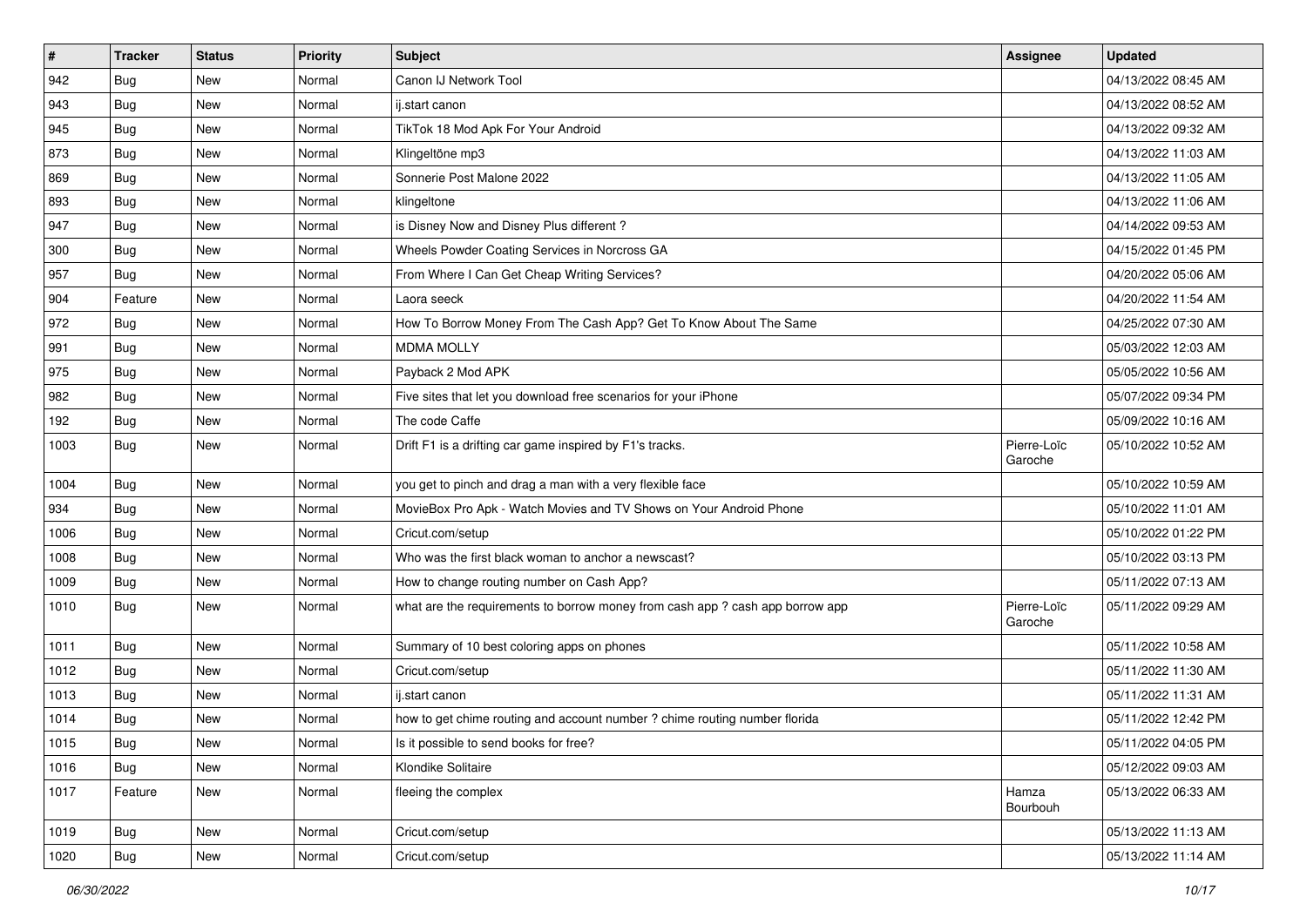| $\pmb{\sharp}$ | <b>Tracker</b> | <b>Status</b> | <b>Priority</b> | <b>Subject</b>                                                           | Assignee               | <b>Updated</b>      |
|----------------|----------------|---------------|-----------------|--------------------------------------------------------------------------|------------------------|---------------------|
| 1022           | Bug            | New           | Normal          | 123.hp.com/laserjet                                                      |                        | 05/13/2022 01:25 PM |
| 1005           | Bug            | New           | High            | Nursing Assignment Help in UK                                            |                        | 05/13/2022 05:33 PM |
| 1023           | Bug            | New           | Normal          | Questions That Are Typically Asked About Trap The Cat                    |                        | 05/14/2022 03:51 AM |
| 932            | Bug            | New           | Normal          | The best epic, long-playing PC games will consume days of your life.     |                        | 05/15/2022 07:44 PM |
| 1028           | Bug            | <b>New</b>    | Normal          | The Best Free Online Game to Play with Friends                           |                        | 05/16/2022 05:00 AM |
| 1029           | Bug            | New           | Normal          | 5 Reasons Why People Love Coloring Pages?                                |                        | 05/16/2022 11:53 AM |
| 1030           | Bug            | <b>New</b>    | Normal          | <b>IAFT Traders Union</b>                                                |                        | 05/16/2022 03:13 PM |
| 1031           | Bug            | New           | Normal          | <b>IAFT Traders Union</b>                                                |                        | 05/16/2022 03:14 PM |
| 1032           | Bug            | New           | Normal          | How To Play The Wordle Game                                              |                        | 05/17/2022 10:37 AM |
| 1033           | Bug            | <b>New</b>    | Normal          | The best slope 2 online games to play right now                          |                        | 05/17/2022 10:55 AM |
| 212            | Feature        | New           | Normal          | How good is the market for gaming mobile apps at the moment?             |                        | 05/17/2022 11:09 AM |
| 902            | Feature        | New           | Normal          | salo717                                                                  |                        | 05/18/2022 10:35 AM |
| 1007           | Bug            | <b>New</b>    | Normal          | "ij.start canon                                                          |                        | 05/18/2022 10:40 AM |
| 1035           | Bug            | New           | Normal          | how to relieve spam score                                                | Pierre-Loïc<br>Garoche | 05/18/2022 11:39 AM |
| 865            | Bug            | New           | Normal          | Canon IJ Printer Utility                                                 |                        | 05/18/2022 07:24 PM |
| 1036           | Bug            | <b>New</b>    | Normal          | <b>VPS Material</b>                                                      |                        | 05/18/2022 09:34 PM |
| 1037           | Feature        | <b>New</b>    | Normal          | 1p Isd                                                                   | Christophe<br>Garion   | 05/19/2022 05:25 AM |
| 905            | Bug            | <b>New</b>    | Normal          | MINI MILITIA MOD APK                                                     |                        | 05/19/2022 01:54 PM |
| 1040           | Bug            | <b>New</b>    | Normal          | thabet                                                                   |                        | 05/19/2022 08:05 PM |
| 1034           | Bug            | New           | Normal          | Download Teaching Feeling For Android                                    |                        | 05/20/2022 09:25 AM |
| 1045           | Bug            | <b>New</b>    | Normal          | Cricut.com/setup                                                         |                        | 05/24/2022 10:45 AM |
| 1046           | Bug            | New           | Normal          | 123.hp.com/laserjet                                                      |                        | 05/24/2022 10:46 AM |
| 1047           | Bug            | New           | Normal          | Opensea                                                                  | Corentin<br>Lauverjat  | 05/24/2022 02:32 PM |
| 1048           | Bug            | New           | Normal          | So zeigen Sie ein Instagram-Profilbild an und vergrößern es              |                        | 05/25/2022 06:56 AM |
| 1050           | Feature        | New           | Normal          | Best Smart Phone Repair in Delhi                                         |                        | 05/25/2022 10:33 AM |
| 1043           | Bug            | New           | Normal          | What Is The Right Way To Troubleshoot Cash App Transfer Failed Problems? |                        | 05/25/2022 01:16 PM |
| 1042           | Bug            | New           | Normal          | How to set up direct deposit on cash app?                                |                        | 05/25/2022 01:17 PM |
| 1021           | Bug            | New           | Normal          | Cricut.com/setup                                                         |                        | 05/26/2022 12:21 AM |
| 1052           | Bug            | New           | Normal          | Build Now GG is a new battle royale game.                                |                        | 05/26/2022 04:24 AM |
| 1053           | Bug            | New           | Normal          | Game Geometry Dash                                                       |                        | 05/26/2022 11:30 AM |
| 826            | <b>Bug</b>     | New           | Normal          | How to Dowload MXL TV Premium                                            |                        | 05/26/2022 03:34 PM |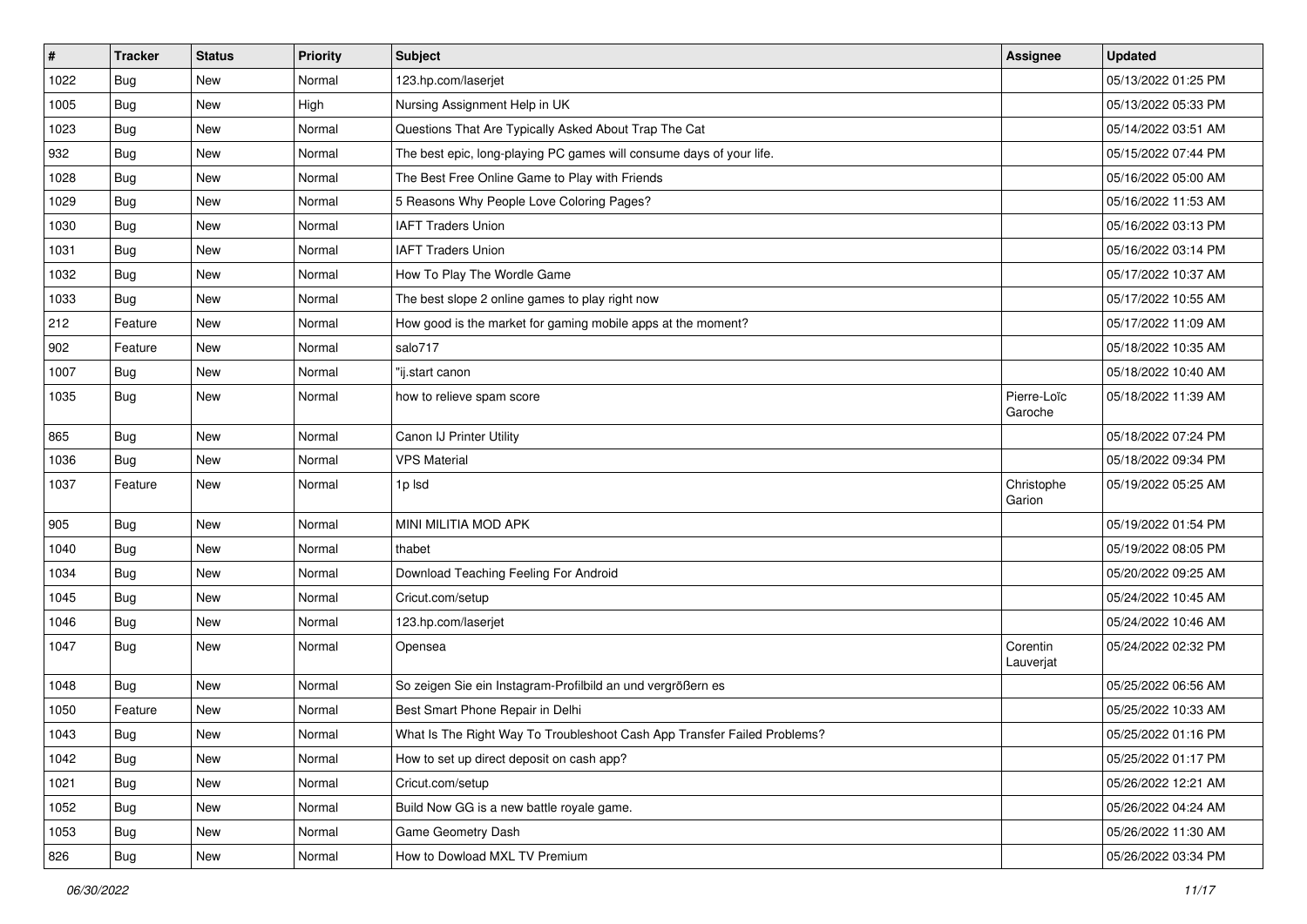| $\sharp$ | <b>Tracker</b> | <b>Status</b> | <b>Priority</b> | <b>Subject</b>                                               | <b>Assignee</b>        | <b>Updated</b>      |
|----------|----------------|---------------|-----------------|--------------------------------------------------------------|------------------------|---------------------|
| 1054     | <b>Bug</b>     | New           | Normal          | Apkmodule                                                    | Pierre-Loïc<br>Garoche | 05/26/2022 03:37 PM |
| 1044     | Bug            | New           | Normal          | Can I Disapprove If Random Person Sent Me Money On Cash App? |                        | 05/26/2022 03:51 PM |
| 1039     | <b>Bug</b>     | New           | Normal          | How to Get Tickmill Bonuses for Free                         |                        | 05/26/2022 05:43 PM |
| 1049     | Feature        | New           | Normal          | IT Software Company In Delhi                                 |                        | 05/27/2022 05:24 AM |
| 1038     | Bug            | New           | Normal          | How to Fix Canon Printer Offline ISsue                       | Pierre-Loïc<br>Garoche | 05/27/2022 05:25 AM |
| 1055     | <b>Bug</b>     | <b>New</b>    | Normal          | seo apk                                                      | Pierre-Loïc<br>Garoche | 05/27/2022 06:23 AM |
| 1041     | Bug            | <b>New</b>    | Normal          | Count words in Word on the computer                          |                        | 05/27/2022 02:16 PM |
| 1056     | Feature        | <b>New</b>    | Normal          | <b>Online Class Issues</b>                                   |                        | 05/28/2022 12:44 AM |
| 1058     | Bug            | New           | Normal          | Cricut.com/setup                                             |                        | 05/28/2022 08:28 AM |
| 1059     | Bug            | New           | Normal          | 123.hp.com/laserjet                                          |                        | 05/28/2022 08:29 AM |
| 1060     | Bug            | <b>New</b>    | Normal          | How to Use Panda Helper to Speed Up Your iOS                 |                        | 05/28/2022 09:12 AM |
| 1061     | Bug            | <b>New</b>    | Normal          | Cricut.com/setup                                             |                        | 05/28/2022 12:24 PM |
| 1062     | Bug            | New           | Normal          | Cricut.com/setup                                             |                        | 05/28/2022 12:26 PM |
| 1063     | Bug            | New           | Normal          | 123.hp.com/laserjet                                          |                        | 05/28/2022 12:27 PM |
| 831      | Bug            | New           | Normal          | Build and shoot                                              |                        | 05/29/2022 04:47 PM |
| 894      | Feature        | New           | Normal          | Need phd dissertation help in UK                             |                        | 05/30/2022 12:29 PM |
| 1066     | Feature        | New           | High            | Using the default Routerlogin.net web address for setup      |                        | 05/31/2022 12:16 PM |
| 1067     | Bug            | <b>New</b>    | Normal          | Cricut.com/setup                                             |                        | 05/31/2022 12:19 PM |
| 1068     | Bug            | New           | Normal          | 123.hp.com/laserjet                                          |                        | 05/31/2022 12:22 PM |
| 454      | <b>Bug</b>     | <b>New</b>    | Normal          | Commercial Floor Cleaning Quincy MA                          |                        | 06/02/2022 05:59 PM |
| 441      | Bug            | New           | Normal          | Carpet Cleaning Watertown MA                                 |                        | 06/02/2022 06:00 PM |
| 1075     | Feature        | <b>New</b>    | Low             | Enjoy Free Services Of Toomics Mod APK For Android           |                        | 06/03/2022 10:00 AM |
| 223      | Bug            | New           | Normal          | WhatsApp Plus: Download, Update and Themes                   |                        | 06/03/2022 08:07 PM |
| 1002     | <b>Bug</b>     | New           | Normal          | Chemistry Assignment Help                                    |                        | 06/04/2022 09:58 AM |
| 1074     | <b>Bug</b>     | <b>New</b>    | Normal          | Dissertation writing help at economical rates!               | Christophe<br>Garion   | 06/06/2022 04:48 PM |
| 1065     | <b>Bug</b>     | New           | Normal          | The top foreign language training game in 2022               |                        | 06/07/2022 04:05 AM |
| 1057     | <b>Bug</b>     | New           | Normal          | <b>CCPlay Education Edition APK</b>                          |                        | 06/07/2022 04:07 AM |
| 1073     | Bug            | New           | Normal          | Cricut Design Space                                          |                        | 06/07/2022 09:34 PM |
| 912      | <b>Bug</b>     | New           | Normal          | <b>Cuphead Mobile Game Review</b>                            |                        | 06/09/2022 10:14 AM |
| 1070     | Feature        | New           | Normal          | <b>Tableau Consulting Expertise</b>                          |                        | 06/09/2022 11:50 AM |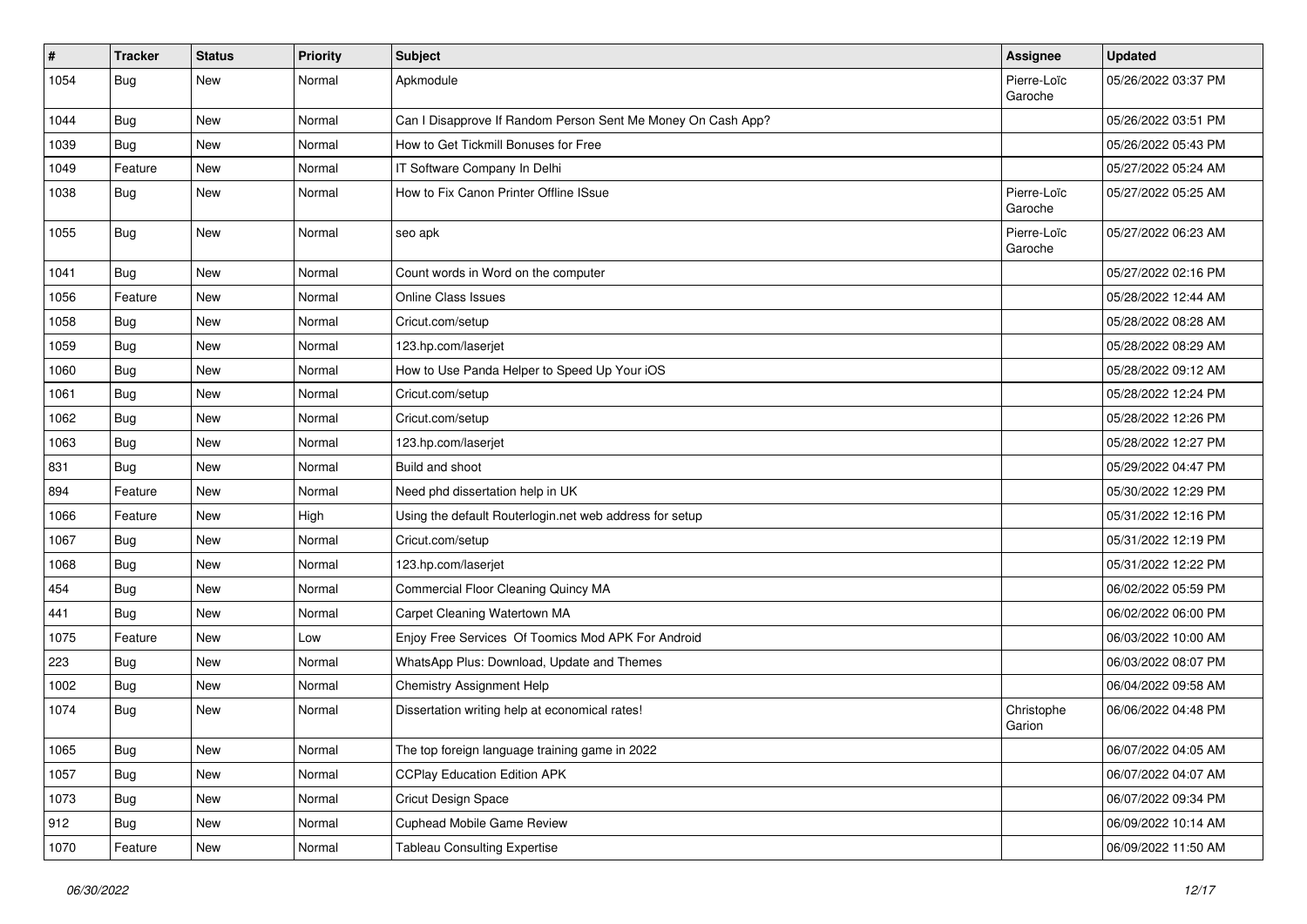| $\pmb{\#}$ | <b>Tracker</b> | <b>Status</b> | <b>Priority</b> | Subject                                                     | Assignee               | <b>Updated</b>      |
|------------|----------------|---------------|-----------------|-------------------------------------------------------------|------------------------|---------------------|
| 1085       | Feature        | New           | Normal          | dcvghdcc asgdvgd dveduqwv ajdhvwd                           |                        | 06/09/2022 03:46 PM |
| 1086       | Bug            | New           | Immediate       | Composite Engineer                                          | Pierre-Loïc<br>Garoche | 06/10/2022 09:26 AM |
| 1084       | Bug            | <b>New</b>    | Normal          | <b>Trippie Redd</b>                                         |                        | 06/11/2022 09:05 AM |
| 1083       | Bug            | <b>New</b>    | Normal          | coin base review                                            |                        | 06/11/2022 09:13 AM |
| 1076       | Bug            | New           | Normal          | DedicatedHosting4u                                          |                        | 06/11/2022 09:15 AM |
| 1064       | Bug            | New           | Normal          | How to delete Cash App history?                             | Pierre-Loïc<br>Garoche | 06/11/2022 10:29 AM |
| 1090       | Bug            | <b>New</b>    | Normal          | Pay Someone To Do My Assignment                             |                        | 06/11/2022 03:15 PM |
| 1051       | Bug            | <b>New</b>    | Normal          | Dental Supplies USA                                         |                        | 06/11/2022 09:20 PM |
| 692        | Bug            | New           | Normal          | Esports 888b                                                |                        | 06/12/2022 10:04 AM |
| 191        | Bug            | New           | Normal          | <b>B2B Branding</b>                                         |                        | 06/13/2022 12:50 AM |
| 1091       | Bug            | <b>New</b>    | Normal          | Find family fun indoors and outdoors in the Jungfrau Region |                        | 06/14/2022 09:33 AM |
| 1093       | <b>Bug</b>     | New           | Normal          | Uniswap Exchange                                            | Christophe<br>Garion   | 06/14/2022 11:55 AM |
| 1094       | Bug            | <b>New</b>    | Normal          | What time does direct deposit hit Cash App?                 |                        | 06/14/2022 03:27 PM |
| 925        | Bug            | New           | Normal          | tavor 7                                                     |                        | 06/15/2022 03:45 AM |
| 1089       | Bug            | <b>New</b>    | Normal          | Pay Someone To Do My Assignment                             |                        | 06/15/2022 04:44 AM |
| 1081       | Feature        | New           | Normal          | drift boss- the best driftitng game                         |                        | 06/15/2022 05:56 AM |
| 1079       | Bug            | New           | Normal          | How to get cheap psychology assignment?                     |                        | 06/15/2022 06:00 AM |
| 1082       | Bug            | New           | Normal          | Reset chime bank password without phone number              |                        | 06/15/2022 11:56 AM |
| 1080       | Bug            | <b>New</b>    | Normal          | How to use Math Wallet   Nexo wallet   CoinTiger Exchange   |                        | 06/15/2022 11:56 AM |
| 1078       | Bug            | New           | Normal          | What Bank Is Cash App On Plaid? Find Clarity And Assistance |                        | 06/15/2022 11:56 AM |
| 949        | Bug            | New           | Normal          | <b>Educational Games</b>                                    |                        | 06/15/2022 09:11 PM |
| 918        | Bug            | New           | Normal          | Antivirus for IOS                                           |                        | 06/16/2022 10:36 PM |
| 339        | Bug            | New           | Normal          | Upholstery Cleaning Services in Norfolk VA                  |                        | 06/17/2022 04:36 AM |
| 176        | Bug            | New           | Normal          | instant loan without documents                              |                        | 06/18/2022 01:43 PM |
| 895        | Bug            | New           | Normal          | Cash App Scams                                              |                        | 06/18/2022 02:36 PM |
| 860        | <b>Bug</b>     | New           | Normal          | pokemon guide                                               | Pierre-Loïc<br>Garoche | 06/18/2022 08:18 PM |
| 1095       | Feature        | New           | High            | Want to Know the Best CV Makers in Dubai?                   |                        | 06/20/2022 06:29 AM |
| 1088       | <b>Bug</b>     | New           | Normal          | Health And Fitness Tips 2022                                | Pierre-Loïc<br>Garoche | 06/20/2022 06:42 AM |
| 1092       | <b>Bug</b>     | New           | Normal          | Ellison Estate Vineyard                                     |                        | 06/20/2022 12:03 PM |
| 1113       | <b>Bug</b>     | New           | Normal          | Press the button to control your car                        |                        | 06/20/2022 12:09 PM |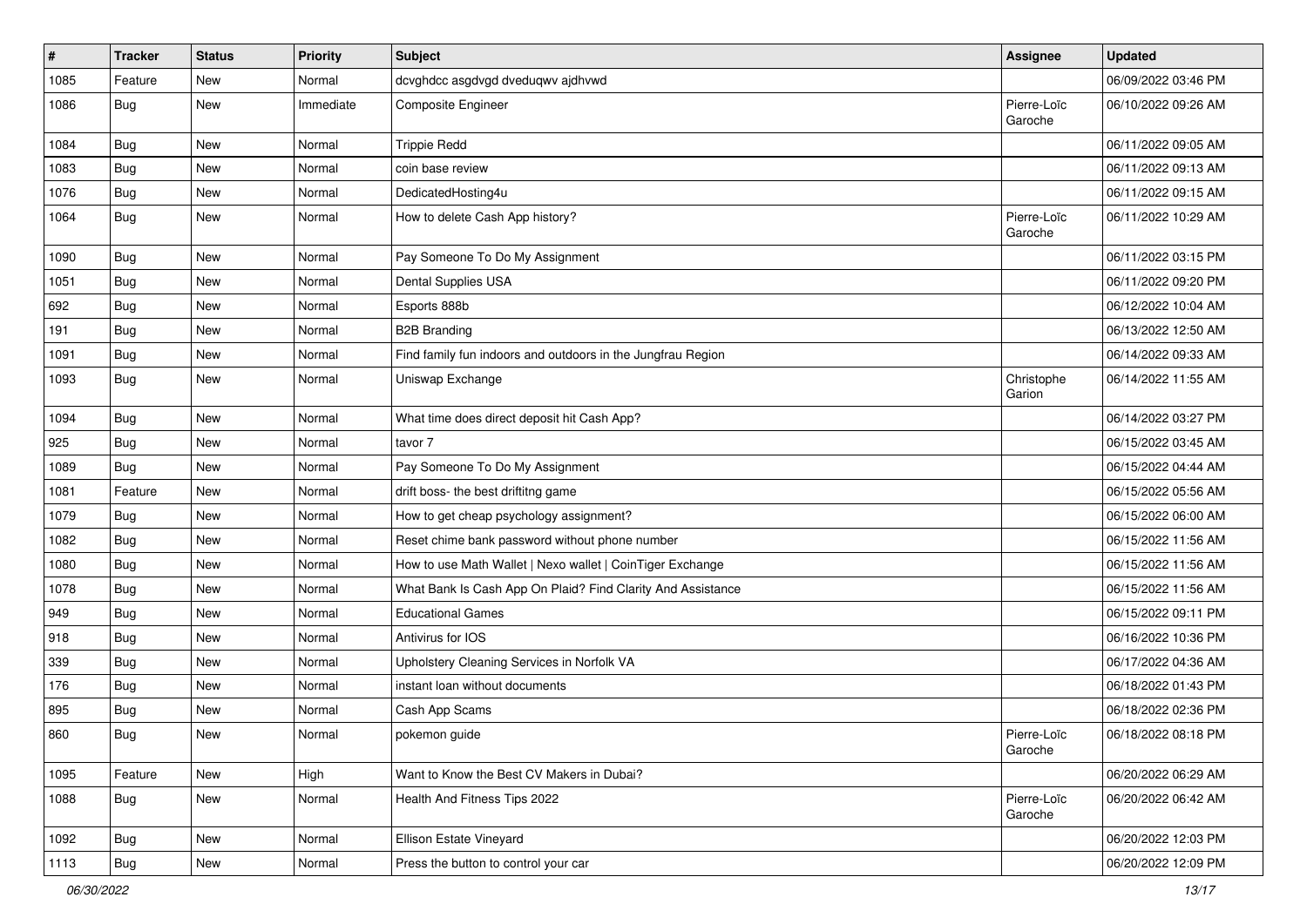| $\sharp$ | <b>Tracker</b> | <b>Status</b> | <b>Priority</b> | <b>Subject</b>                                                                      | <b>Assignee</b>        | <b>Updated</b>      |
|----------|----------------|---------------|-----------------|-------------------------------------------------------------------------------------|------------------------|---------------------|
| 1071     | Bug            | New           | Normal          | Cinema HD Review - Cinemahdv2.net                                                   |                        | 06/21/2022 06:54 PM |
| 1072     | Bug            | <b>New</b>    | Normal          | ij.start canon                                                                      |                        | 06/21/2022 06:56 PM |
| 249      | <b>Bug</b>     | New           | Normal          | Steps to Activate Cash App Card in Less then 2 Minutes - Get Information            | Pierre-Loïc<br>Garoche | 06/21/2022 07:52 PM |
| 786      | Bug            | New           | Normal          | Best Assignment Help in Australia & UK                                              |                        | 06/21/2022 09:28 PM |
| 1121     | Bug            | New           | Normal          | LustreC do not run                                                                  |                        | 06/22/2022 08:43 AM |
| 926      | <b>Bug</b>     | New           | Normal          | tavor 7                                                                             |                        | 06/22/2022 05:08 PM |
| 562      | Bug            | New           | Normal          | Learn Basic Mahjong Rules                                                           |                        | 06/23/2022 12:48 AM |
| 313      | Bug            | New           | Normal          | Water Extraction Services in Virginia Beach VA                                      |                        | 06/23/2022 02:14 AM |
| 1122     | Bug            | New           | Normal          | Count the number of words on the Microsoft Word application in the phone            |                        | 06/23/2022 04:19 AM |
| 172      | Feature        | New           | Normal          | pgdm colleges in bangalore                                                          |                        | 06/23/2022 10:47 PM |
| 933      | Bug            | New           | Normal          | How Can I Watch Movies on My Mobile Phone                                           |                        | 06/24/2022 12:55 AM |
| 1123     | Bug            | <b>New</b>    | Normal          | Where To Watch FIFA World Cup 2022                                                  |                        | 06/24/2022 03:51 AM |
| 688      | Bug            | New           | Normal          | How to use twitch.tv/activate?                                                      |                        | 06/24/2022 04:16 AM |
| 1124     | Bug            | <b>New</b>    | Normal          | Cookie clicker unblocked                                                            |                        | 06/24/2022 05:14 AM |
| 725      | Feature        | <b>New</b>    | Normal          | What are memo writing services design                                               |                        | 06/24/2022 06:24 AM |
| 736      | Bug            | New           | Normal          | I Want to Edit in My Website (transfer-factor.net) Unfortunately, Unable to Edit It |                        | 06/24/2022 07:32 AM |
| 1125     | Bug            | New           | Normal          | What is Wordscapes?                                                                 |                        | 06/24/2022 09:05 AM |
| 543      | Feature        | New           | Normal          | Get tech assistance with customer support on ATT Yahoo email login issue.           |                        | 06/24/2022 05:08 PM |
| 344      | Bug            | New           | Normal          | Odor Removal Services in Chesapeake VA                                              |                        | 06/25/2022 12:42 AM |
| 1126     | Bug            | New           | Normal          | 1PLSD                                                                               |                        | 06/25/2022 09:36 AM |
| 641      | Bug            | New           | Normal          | Get Best Economics Dissertation Writing Service                                     |                        | 06/25/2022 10:04 AM |
| 765      | Bug            | New           | Normal          | Follow proper initiatives to check my cash app                                      |                        | 06/25/2022 10:08 AM |
| 636      | <b>Bug</b>     | New           | Normal          | What is the most popular furniture color?                                           |                        | 06/25/2022 04:57 PM |
| 1027     | Bug            | New           | Normal          | Word hurdle: Viral and Fun Online Game                                              |                        | 06/25/2022 06:13 PM |
| 1026     | Bug            | New           | Normal          | New Puzzle Game for All Age - Dordle                                                |                        | 06/25/2022 06:17 PM |
| 1025     | Bug            | <b>New</b>    | Normal          | how to change the logo in wordpress                                                 |                        | 06/25/2022 06:20 PM |
| 1024     | <b>Bug</b>     | New           | Normal          | How to choose the right broker                                                      |                        | 06/25/2022 06:23 PM |
| 731      | Bug            | New           | Normal          | Avail Of Cash App Customer Service If Unable To Down Cash App Mobile App?           |                        | 06/25/2022 08:36 PM |
| 979      | Bug            | New           | Normal          | Free Gas Cards for the Unemployed                                                   |                        | 06/25/2022 09:02 PM |
| 1103     | Bug            | New           | Normal          | Idle game fix bug                                                                   |                        | 06/25/2022 09:08 PM |
| 710      | Bug            | New           | Normal          | Take Necessary Assistance If You Are Unable Activate Cash App Card                  |                        | 06/25/2022 09:26 PM |
| 1106     | <b>Bug</b>     | New           | Normal          | How Do I Get Cash App ++ Without Confronting Any Technical Glitches?                |                        | 06/25/2022 09:53 PM |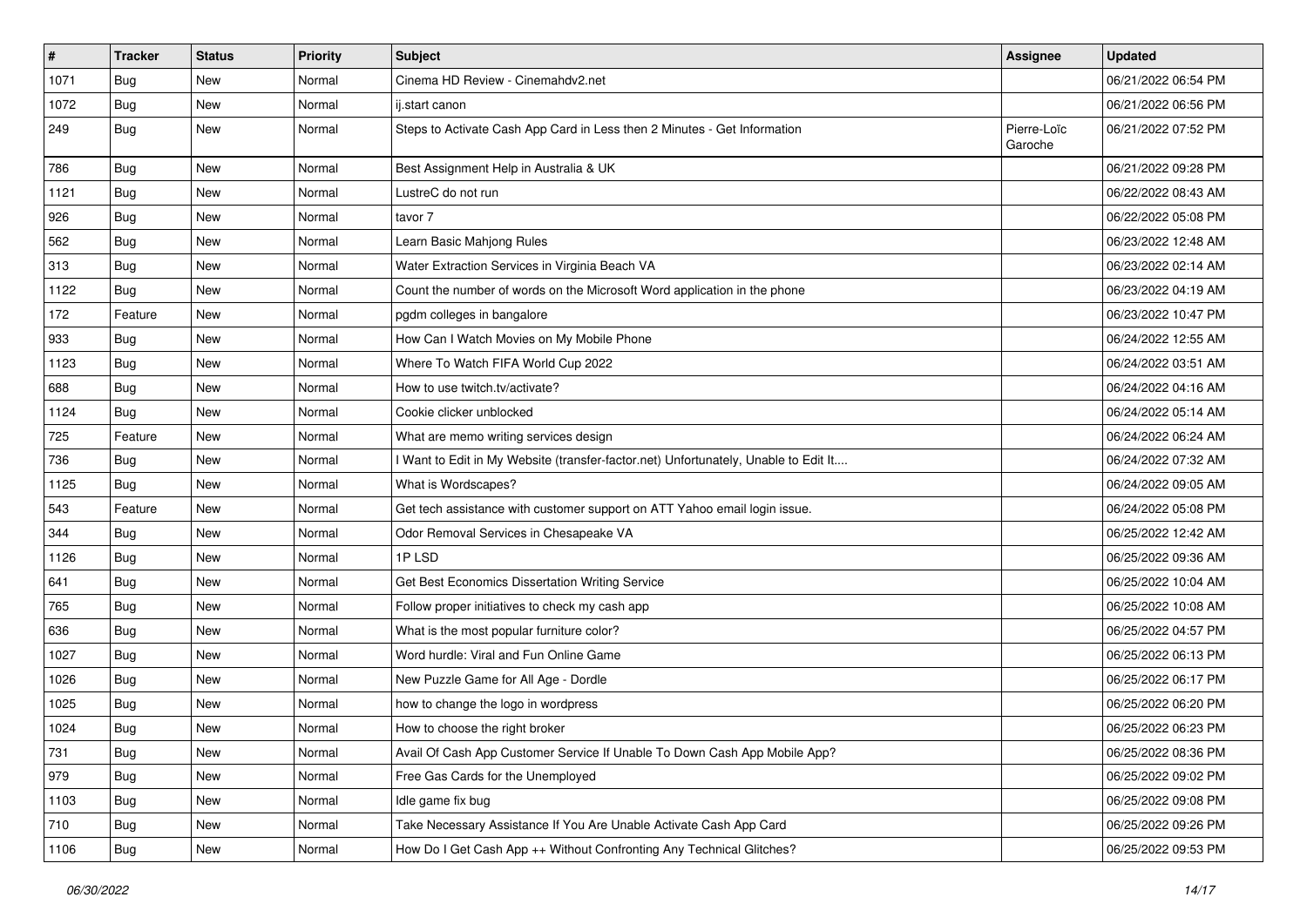| $\vert$ # | <b>Tracker</b> | <b>Status</b> | <b>Priority</b> | <b>Subject</b>                                                                 | <b>Assignee</b>        | <b>Updated</b>      |
|-----------|----------------|---------------|-----------------|--------------------------------------------------------------------------------|------------------------|---------------------|
| 956       | <b>Bug</b>     | New           | Normal          | FNF Free Mods Online                                                           |                        | 06/25/2022 09:59 PM |
| 955       | Bug            | New           | Normal          | How Long Does Verification Take On Cash App If You Apply For The Verification? | Christophe<br>Garion   | 06/25/2022 10:50 PM |
| 742       | Bug            | <b>New</b>    | Normal          | How Long Does Cash App Support Take To Respond For A Better Support?           |                        | 06/25/2022 11:00 PM |
| 227       | Bug            | <b>New</b>    | Normal          | Cash App Help & Solutions - Here You Will Get Better Assistance                |                        | 06/25/2022 11:21 PM |
| 954       | Bug            | <b>New</b>    | Normal          | AZ Screen Recorder Mod                                                         |                        | 06/25/2022 11:24 PM |
| 968       | Feature        | New           | Normal          | watch nfl online free live streaming                                           |                        | 06/25/2022 11:52 PM |
| 630       | Bug            | <b>New</b>    | Normal          | How Can I Load Cash App Card at Walmart straight away?                         |                        | 06/26/2022 12:04 AM |
| 931       | Feature        | <b>New</b>    | High            | Situs Judi Slot Online apel888                                                 | Pierre-Loïc<br>Garoche | 06/26/2022 01:07 AM |
| 259       | Bug            | New           | Normal          | call center services                                                           |                        | 06/26/2022 01:30 AM |
| 994       | Feature        | <b>New</b>    | Normal          | Cricut.com/setup                                                               |                        | 06/26/2022 02:00 AM |
| 741       | Bug            | <b>New</b>    | Normal          | <b>Blockchain Technology Solutions</b>                                         |                        | 06/26/2022 02:19 AM |
| 935       | Bug            | New           | Normal          | MovieBox Pro Apk - Watch Movies and TV Shows on Your Android Phone             |                        | 06/26/2022 04:11 AM |
| 829       | Bug            | New           | Normal          | Write My Dissertation For Me UK                                                | Pierre-Loïc<br>Garoche | 06/26/2022 04:13 AM |
| 476       | Feature        | <b>New</b>    | High            | <b>American Airlines Reservations</b>                                          |                        | 06/26/2022 04:14 AM |
| 310       | Bug            | <b>New</b>    | Normal          | Mattress Cleaning Services in Virginia Beach VA                                |                        | 06/26/2022 04:33 AM |
| 950       | Bug            | New           | Normal          | ij.start canon                                                                 |                        | 06/26/2022 04:35 AM |
| 946       | Bug            | <b>New</b>    | Normal          | What is Plex and Is Plex Legal?                                                |                        | 06/26/2022 05:23 AM |
| 198       | Bug            | <b>New</b>    | Normal          | DR. RECKEWEG R42 (HAEMOVENIN) (22ML)                                           |                        | 06/26/2022 05:31 AM |
| 990       | <b>Bug</b>     | <b>New</b>    | Normal          | Mushrooms                                                                      |                        | 06/26/2022 05:41 AM |
| 977       | Bug            | <b>New</b>    | Normal          | Fans of the Old Country will like this book.                                   |                        | 06/26/2022 05:54 AM |
| 728       | Bug            | <b>New</b>    | Normal          | Will Cash App refund money if scammed? Hitches With Optimum Ease               |                        | 06/26/2022 06:15 AM |
| 638       | Bug            | <b>New</b>    | Normal          | Run 3 game                                                                     |                        | 06/26/2022 06:31 AM |
| 960       | Feature        | <b>New</b>    | Normal          | Zooming Instagram Picture In Full HD                                           | Pierre-Loïc<br>Garoche | 06/26/2022 07:18 AM |
| 964       | Bug            | <b>New</b>    | Normal          | Can I Fix Cash App Transfer Failed Issues By Adding Sufficient Funds?          |                        | 06/26/2022 07:21 AM |
| 517       | Bug            | <b>New</b>    | Normal          | Proficient tips to take help of cash app support professionals:                |                        | 06/26/2022 07:34 AM |
| 1102      | <b>Bug</b>     | New           | Normal          | Charlottesville Travel Guide?                                                  |                        | 06/26/2022 07:44 AM |
| 963       | Feature        | New           | Normal          | Why I am not getting cool cash app card designs- call experts                  |                        | 06/26/2022 07:52 AM |
| 874       | Bug            | New           | Normal          | Cómo descargar Minecraft Apk                                                   |                        | 06/26/2022 08:01 AM |
| 747       | <b>Bug</b>     | New           | Normal          | How to Install Tyflex Plus on Your Android Device                              |                        | 06/26/2022 08:16 AM |
| 984       | <b>Bug</b>     | New           | Normal          | How to disable, permanently delete Twitter account on phone, PC                |                        | 06/26/2022 08:28 AM |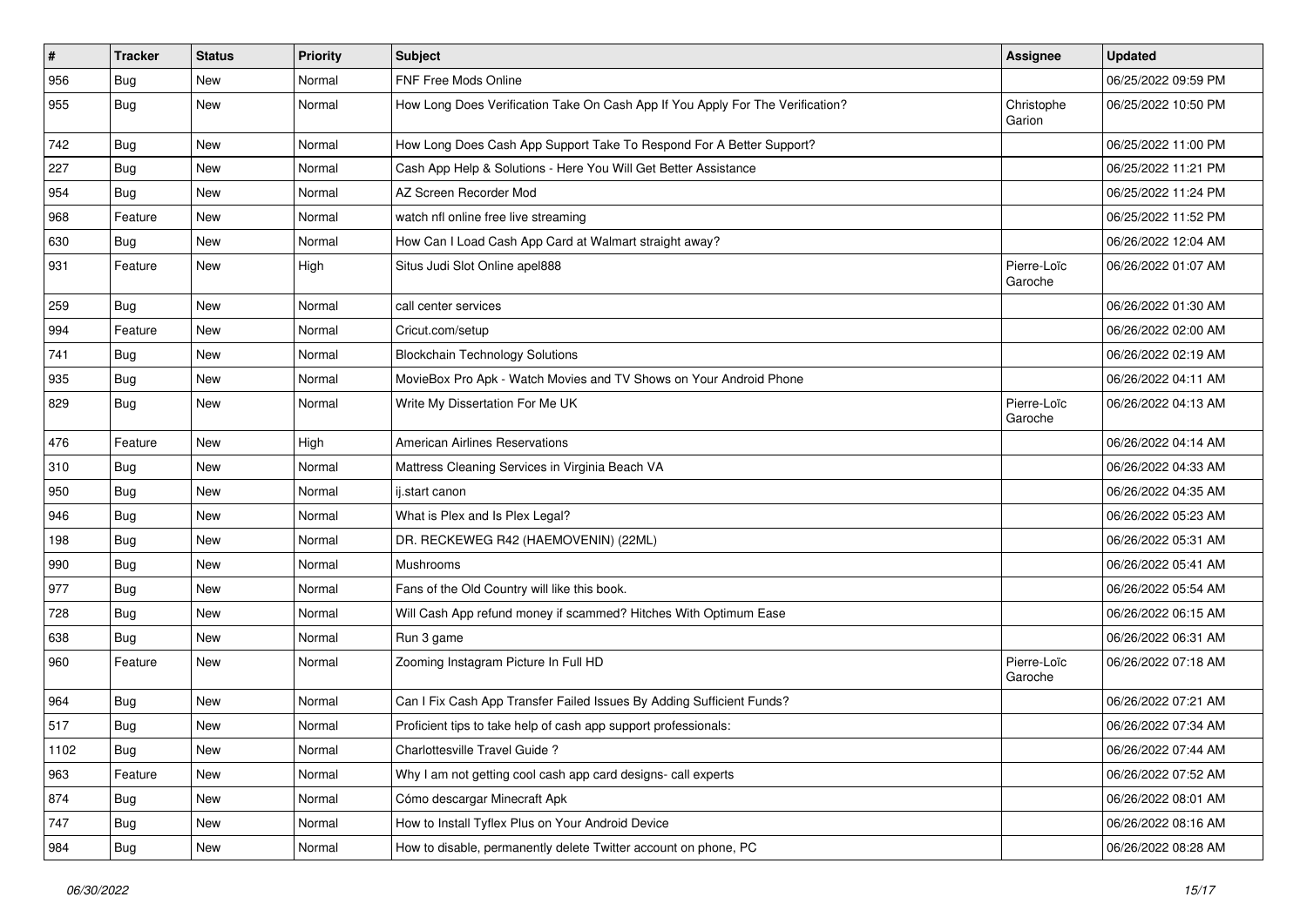| $\vert$ # | <b>Tracker</b> | <b>Status</b> | <b>Priority</b> | <b>Subject</b>                                                                                                                                           | <b>Assignee</b>      | <b>Updated</b>      |
|-----------|----------------|---------------|-----------------|----------------------------------------------------------------------------------------------------------------------------------------------------------|----------------------|---------------------|
| 958       | Bug            | <b>New</b>    | Normal          | Avail Cash app support service to know Sutton bank cash app number                                                                                       |                      | 06/26/2022 08:46 AM |
| 1109      | Feature        | <b>New</b>    | Normal          | Six Guns Mod Apk Answers Your Questions                                                                                                                  | Christophe<br>Garion | 06/26/2022 09:12 AM |
| 706       | Bug            | <b>New</b>    | Normal          | How Can You Cancel A Cash App Payment Without Any Prior Information?                                                                                     |                      | 06/26/2022 09:13 AM |
| 1111      | Bug            | <b>New</b>    | Normal          | LOLBeans is a fun battle royale game where you race with other players while avoiding obstacles. Reach the<br>end of the course in competitive gameplay! |                      | 06/26/2022 09:17 AM |
| 989       | Bug            | <b>New</b>    | Normal          | Barewoods Wax Cigar                                                                                                                                      |                      | 06/26/2022 09:19 AM |
| 993       | Bug            | <b>New</b>    | Normal          | IO Games Free Online                                                                                                                                     |                      | 06/26/2022 09:41 AM |
| 967       | Feature        | <b>New</b>    | Normal          | stream live nfl games free online                                                                                                                        |                      | 06/26/2022 10:09 AM |
| 952       | Bug            | <b>New</b>    | Normal          | Canon IJ Network Tool                                                                                                                                    |                      | 06/26/2022 10:35 AM |
| 547       | Bug            | <b>New</b>    | Normal          | Get rid of the issue of cash app down by calling experts.                                                                                                |                      | 06/26/2022 10:38 AM |
| 698       | Feature        | <b>New</b>    | Normal          | Connect with cash app representative to ask about cash app flip scam                                                                                     |                      | 06/26/2022 11:24 AM |
| 1120      | Bug            | <b>New</b>    | Normal          | Summary of 5 best coloring apps on phones                                                                                                                |                      | 06/26/2022 11:32 AM |
| 260       | Bug            | <b>New</b>    | Normal          | Web Design Services Near Me                                                                                                                              |                      | 06/26/2022 11:55 AM |
| 941       | Bug            | <b>New</b>    | Normal          | is Disney Now and Disney Plus different?                                                                                                                 |                      | 06/26/2022 12:10 PM |
| 749       | Bug            | <b>New</b>    | Normal          | The Best Bubble Shooter Game for Android                                                                                                                 |                      | 06/26/2022 12:12 PM |
| 144       | <b>Bug</b>     | <b>New</b>    | Normal          | curly bob lace front wigs                                                                                                                                |                      | 06/26/2022 01:44 PM |
| 768       | Bug            | <b>New</b>    | Normal          | Where can you buy best jackets online?                                                                                                                   |                      | 06/26/2022 01:50 PM |
| 754       | Bug            | <b>New</b>    | Normal          | Cómo descargar tonos gratis de teléfono celular                                                                                                          |                      | 06/26/2022 01:56 PM |
| 961       | Bug            | <b>New</b>    | Normal          | TeaTv is an Android                                                                                                                                      |                      | 06/26/2022 02:02 PM |
| 732       | Bug            | <b>New</b>    | Normal          | Get rectifications steps about why cash app transfer failed                                                                                              |                      | 06/26/2022 03:28 PM |
| 631       | Bug            | <b>New</b>    | Normal          | How Can I Load Cash App Card at Walmart straight away?                                                                                                   |                      | 06/26/2022 04:07 PM |
| 1097      | Bug            | <b>New</b>    | Normal          | Race and experience new life.                                                                                                                            |                      | 06/26/2022 04:22 PM |
| 750       | Bug            | <b>New</b>    | Normal          | Create a Report Template                                                                                                                                 |                      | 06/26/2022 04:27 PM |
| 580       | <b>Bug</b>     | <b>New</b>    | High            | What is Narrative Essay?                                                                                                                                 | Christophe<br>Garion | 06/26/2022 04:49 PM |
| 940       | Bug            | <b>New</b>    | Normal          | What is Plex and Is Plex Legal?                                                                                                                          |                      | 06/26/2022 04:50 PM |
| 535       | Bug            | <b>New</b>    | Normal          | Getting Tangled Problems When You Try To Apply For Cash App Delete Account                                                                               | Christophe<br>Garion | 06/26/2022 04:51 PM |
| 220       | Feature        | New           | Normal          | essay writing services                                                                                                                                   |                      | 06/26/2022 04:55 PM |
| 1098      | <b>Bug</b>     | New           | Normal          | Life of a Fisherman                                                                                                                                      |                      | 06/26/2022 05:16 PM |
| 974       | Bug            | New           | Normal          | Watch NCAA Football Live Streaming Free                                                                                                                  |                      | 06/26/2022 05:33 PM |
| 152       | <b>Bug</b>     | New           | High            | professional bridal makeup artist                                                                                                                        | Christophe<br>Garion | 06/26/2022 05:44 PM |
| 730       | Bug            | New           | Normal          | Canon IJ Network Tool                                                                                                                                    |                      | 06/26/2022 05:51 PM |